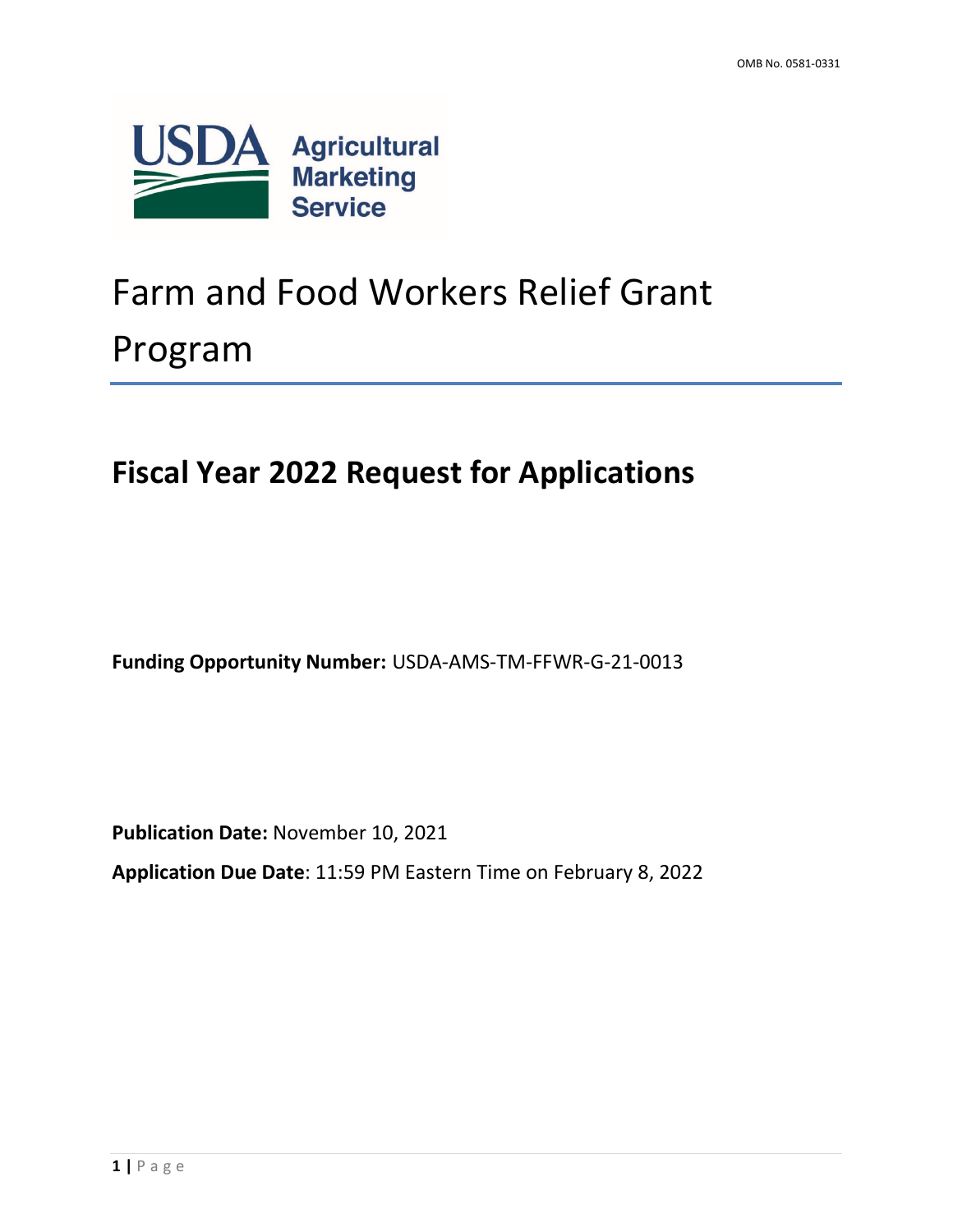# **Program Solicitation Information**

<span id="page-1-0"></span>**Funding Opportunity Title**: Farm and Food Workers Relief Grant Program

**Funding Opportunity Number**: USDA-AMS-TM-FFWR-G-21-0013

**Announcement Type:** Initial

#### **Assistance Listing (formerly CFDA) Number**: 10.181

**Dates:** Applications must be received on or before 11:59 pm Eastern Time on February 8, 2022, through [Grants.gov.](http://www.grants.gov/) Applications received after this deadline will not be considered for funding.

**Executive Summary:** The U.S. Department of Agriculture (USDA), Agricultural Marketing Service (AMS), requests applications for the fiscal year (FY) 2022 Farm and Food Workers Relief (FFWR) Grant Program. AMS will competitively award grants to eligible applicants for projects that meet the purpose of this grant program.

FFWR is authorized and funded under Division N, [Title VII, subtitle B, section 751 of the Consolidated](https://www.congress.gov/116/bills/hr133/BILLS-116hr133enr.pdf)  [Appropriations Act of 2021 \(Pub. L. No. 116—260\)](https://www.congress.gov/116/bills/hr133/BILLS-116hr133enr.pdf) in response to the ongoing COVID-19 pandemic. Approximately \$665 million in Consolidated Appropriations Act funding is available for applications under this solicitation. A maximum of \$20,000,000 will be for grocery store workers and the remainder of funds available, less administrative expenses, will be for farm and meat packing workers. Funds will be awarded through grants to eligible entities (i.e., State agencies, Tribal entities, and non-profit organizations) generally ranging from \$5,000,000 to \$50,000,000. Eligible entities must demonstrate the capacity to issue \$600 flat rate payments to eligible farmworkers and/or meatpacking workers for safety-related expenses (e.g., personal protective equipment (PPE) and other costs (such as pandemic related childcare and healthcare costs) that they incurred due to the novel coronavirus 2019 (COVID-19) pandemic.

AMS will also consider applications from eligible entities for one or more grants to issue \$600 flat rate payments to grocery store workers for similar expenses. A maximum amount of \$20,000,000 will be available for these grants.

AMS strongly encourages partnerships with smaller organizations with unique connectedness to hardto-reach worker populations. Eligible entities should be able to describe how they will partner with smaller organizations to facilitate payments to such populations. Subawards that support the overall program objectives will be allowed under this grant program.

All applications will undergo review according to merit and customary evaluation procedures, and project funding will be determined based on aggregate ranking. This announcement provides information regarding eligibility criteria for applicants and projects, and provides the application forms and instructions needed to apply for an award. To be competitive, applications must meet all program requirements and demonstrate the capacity for strong fiscal controls.

**Frequently Asked Questions:** Applicants can find a set of *Frequently Asked Questions (FAQ)* on the **[Farm and Food Workers Relief Grant](https://www.ams.usda.gov/services/grants/ffwr) Program** website**.** We strongly encourage applicants to review the FAQ resource.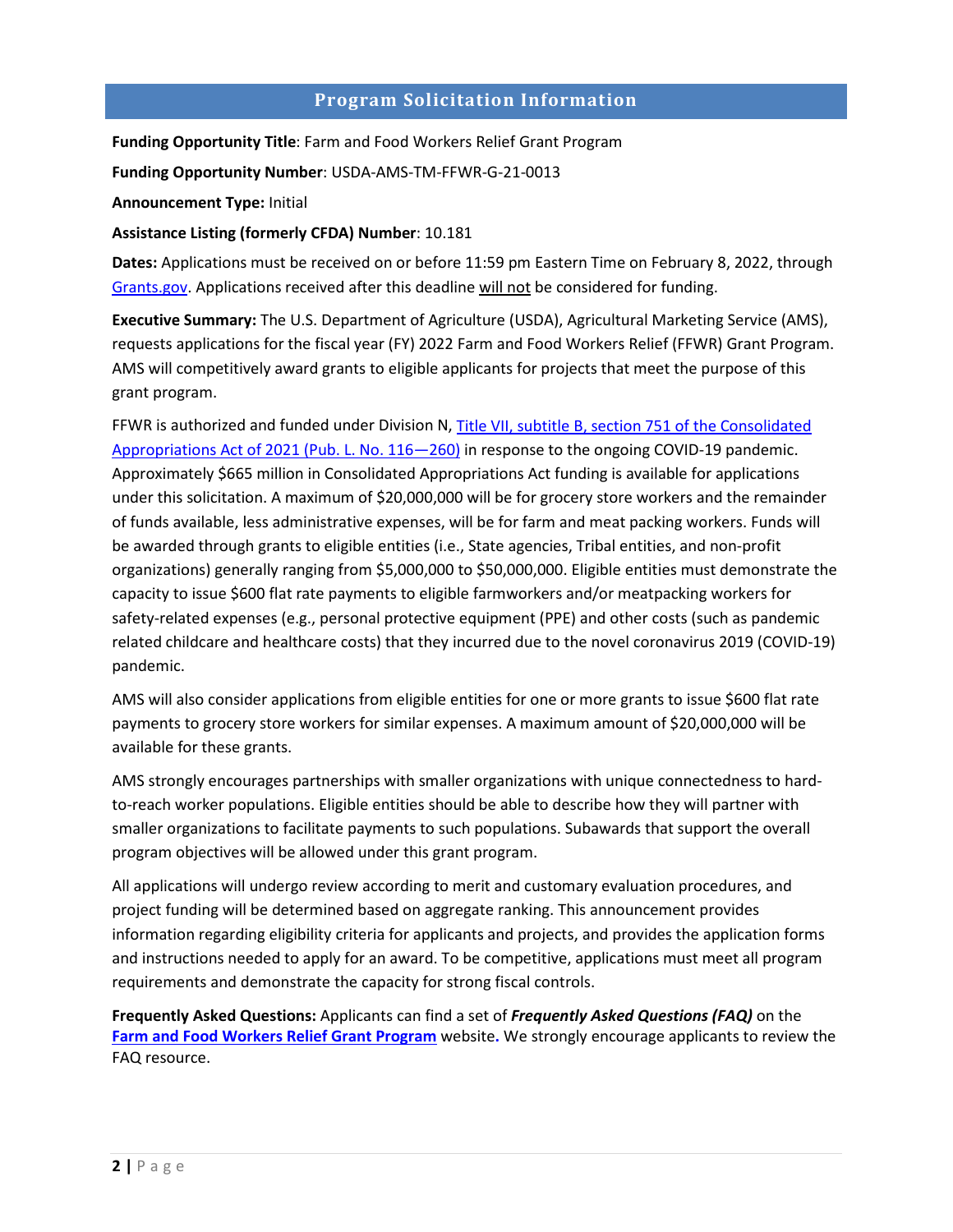**Stakeholder Input:** AMS welcomes comments about this RFA, and we will consider them in developing future FFWR RFAs. Email written stakeholder comments within one year of the publication date of this RFA to: **AMSGrants@usda.gov.** This e-mail address is intended only for receiving comments regarding this RFA and not requesting information or forms. In your comments, please state that you are commenting on the **Farm and Food Workers Relief Grants RFA**.

# **FY 2022 Highlights**

- <span id="page-2-0"></span>• There are two project types under this RFA: one to provide support for farmworkers and meatpacking workers, and one to provide support to grocery store workers as a pilot project.
- Applicants should submit a separate application for each project type.
- Eligible entities seeking to apply for funding for both project types (i.e., farmworkers/meatpacking workers and grocery store workers) must submit a separate application for each project type (e.g., \$50,000,000 for farmworkers and/or meatpacking workers *and* \$20,000,000 for grocery store workers). The USDA set aside a total of \$20,000,000 to serve grocery workers through this funding announcement. (See *section 1.3*)
- Application Checklist

AMS expects applicants to read the entire RFA prior to submitting their application to ensure that they understand the program requirements. This application checklist provides the required and conditionally required documents for an application package.

FFWR requires that **all application packages** include the following:

- $\Box$  SF-424 Application for Federal Assistance (in Grants.gov)
- $\Box$  Project Narrative Form (including Fiscal Plan and Resources and Personnel Qualifications)
- $\Box$  Signed Letter(s) of Commitment from each partner at the time of application

If applicable, packages may also be required to include the following documents:

Negotiated Indirect Cost Rate Agreement (NICRA) (PDF Attachment)

# **Timing to Obtain and Submit Grants.gov Required Elements**

<span id="page-2-1"></span>

| <b>Required Action</b>                                                                                                | <b>Timing to Obtain/Submit</b> |
|-----------------------------------------------------------------------------------------------------------------------|--------------------------------|
| AMS Deadline to receive final application and all supporting materials                                                | February 8, 2022 - 11:59       |
| through Grants.Gov.                                                                                                   | p.m. Eastern Time              |
| Obtaining Your Organization's DUNS Number (if you do not already have<br>one)                                         | 1-2 business days              |
| Establishing an Active SAM.gov Account (if you do not already have one)                                               | 7-10 business days             |
| Obtaining a TIN/EIN (if you do not already have one)                                                                  | Up to 2 weeks                  |
| Creating your Grants.gov profile and registering your Authorized<br>Organizational Representative (AOR) authorization | Up to 2 weeks                  |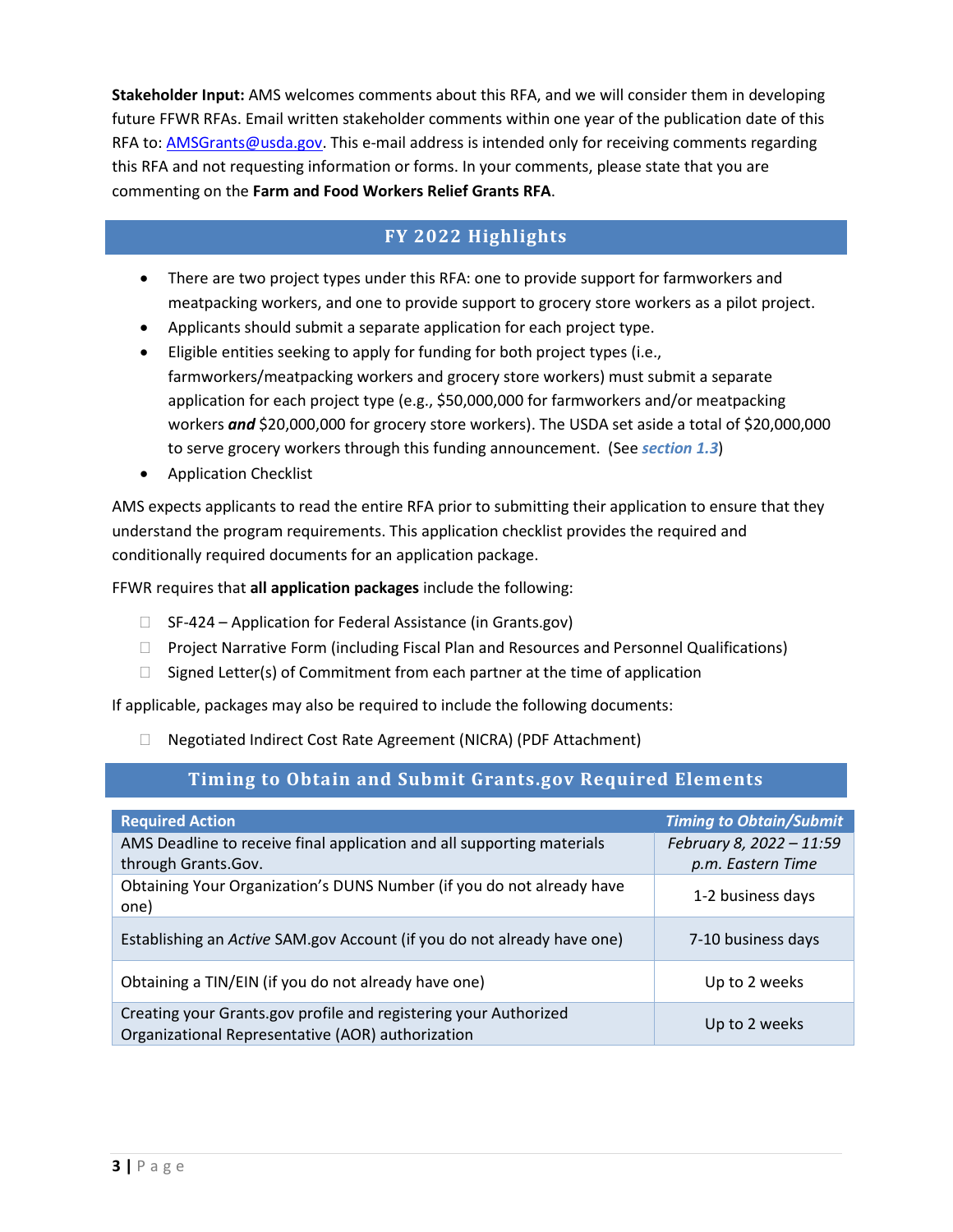# **TABLE OF CONTENTS**

<span id="page-3-0"></span>

| 1.0 |                                                                               |  |
|-----|-------------------------------------------------------------------------------|--|
| 1.1 |                                                                               |  |
| 1.2 |                                                                               |  |
| 1.3 |                                                                               |  |
| 2.0 |                                                                               |  |
| 2.1 |                                                                               |  |
| 2.2 |                                                                               |  |
| 2.3 |                                                                               |  |
| 3.0 |                                                                               |  |
| 3.1 |                                                                               |  |
| 3.2 |                                                                               |  |
| 4.0 |                                                                               |  |
| 4.1 |                                                                               |  |
| 4.2 |                                                                               |  |
| 4.3 |                                                                               |  |
| 4.4 |                                                                               |  |
| 4.5 |                                                                               |  |
| 4.6 |                                                                               |  |
| 4.7 | Grants.gov Application Submission and Receipt Procedures and Requirements  14 |  |
| 5.0 |                                                                               |  |
| 5.1 |                                                                               |  |
| 5.2 |                                                                               |  |
| 6.0 |                                                                               |  |
| 6.1 |                                                                               |  |
| 6.2 |                                                                               |  |
| 6.3 |                                                                               |  |
| 6.4 |                                                                               |  |
| 7.0 |                                                                               |  |
| 7.1 |                                                                               |  |
| 7.2 |                                                                               |  |
| 7.3 |                                                                               |  |
| 7.4 |                                                                               |  |
| 8.0 |                                                                               |  |
| 8.1 |                                                                               |  |
| 8.2 |                                                                               |  |
| 8.3 |                                                                               |  |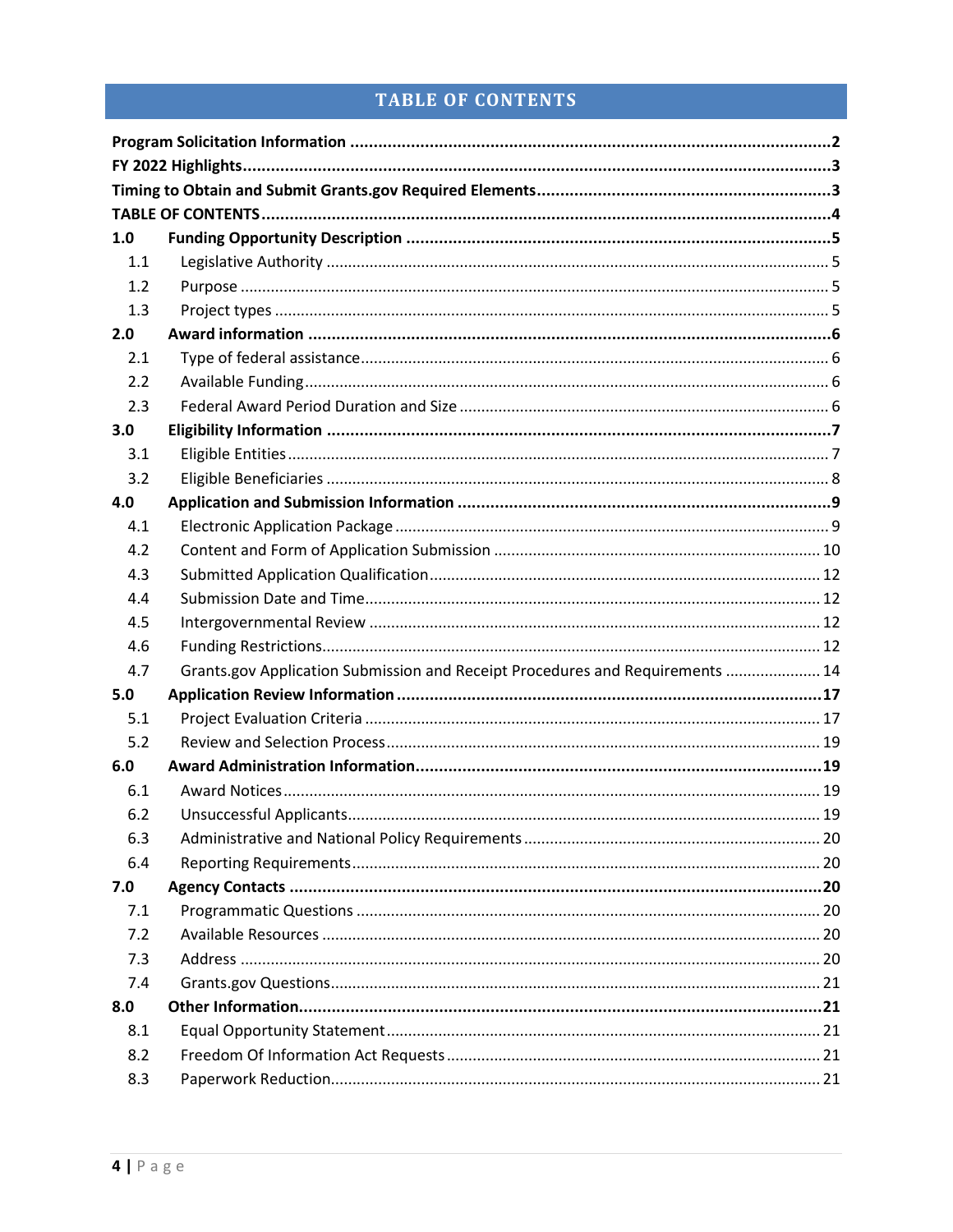#### <span id="page-4-0"></span>**1.0 FUNDING OPPORTUNITY DESCRIPTION**

#### <span id="page-4-1"></span>1.1 LEGISLATIVE AUTHORITY

The Consolidated Appropriations Act of 2021, Division N, Title VII, subtitle B, Section 751 [\(Pub. L. No.](https://www.govinfo.gov/content/pkg/BILLS-116hr133enr/pdf/BILLS-116hr133enr.pdf)  [116-260\)](https://www.govinfo.gov/content/pkg/BILLS-116hr133enr/pdf/BILLS-116hr133enr.pdf) authorized the Farm and Food Workers Relief (FFWR) Grant Program. .

This authority provided at least \$1,500,000,000 to the USDA for grants and loans to small or midsized food processors or distributors, seafood processing facilities and processing vessels, farmers markets, producers, or other organizations to respond to coronavirus, including for measures to protect workers against the Coronavirus Disease 2019 (COVID-19). Eligible entities as provided in *section [3.1](#page-6-1)* are considered "other organizations" under this authority.

#### <span id="page-4-2"></span>1.2 PURPOSE

FFWR provides financial support to eligible entities (i.e., State agencies, Tribal entities, and non-profit organizations) to deliver relief in the form of \$600 flat-rate payments to eligible farmworkers, meatpacking workers, and grocery store workers who incurred expenses preparing for preventing exposure to, and responding to, the COVID-19 pandemic. This relief is intended to defray costs for reasonable and necessary personal, family, or living expenses such as, but not limited to: costs for personal protective equipment (PPE), expenses associated with quarantines and testing, and dependent care.

#### <span id="page-4-3"></span>1.3 PROJECT TYPES

FFWR offers two project types:

- **Farmworkers and/or Meatpacking Workers**
- **Grocery Store Workers**

Applicants must select one project type per application. Applicants seeking to apply for both project types must submit a separate application for each project. Applicants seeking funds to serve grocery store workers must also apply to serve farmworkers and/or meatpacking workers. See *section 2.3* for expected award size and duration.

#### 1.3.1 FARMWORKERS AND/OR MEATPACKING WORKERS PROJECTS

Applicants must demonstrate the capacity to have strong communication with farmworkers and/or meatpacking workers, including those with low English proficiency, responsibly issue a significant amount of funding assistance, and implement appropriate fiscal controls to ensure that only eligible beneficiaries receive funds. Award size will vary based on the number of eligible workers each organization proposes to serve.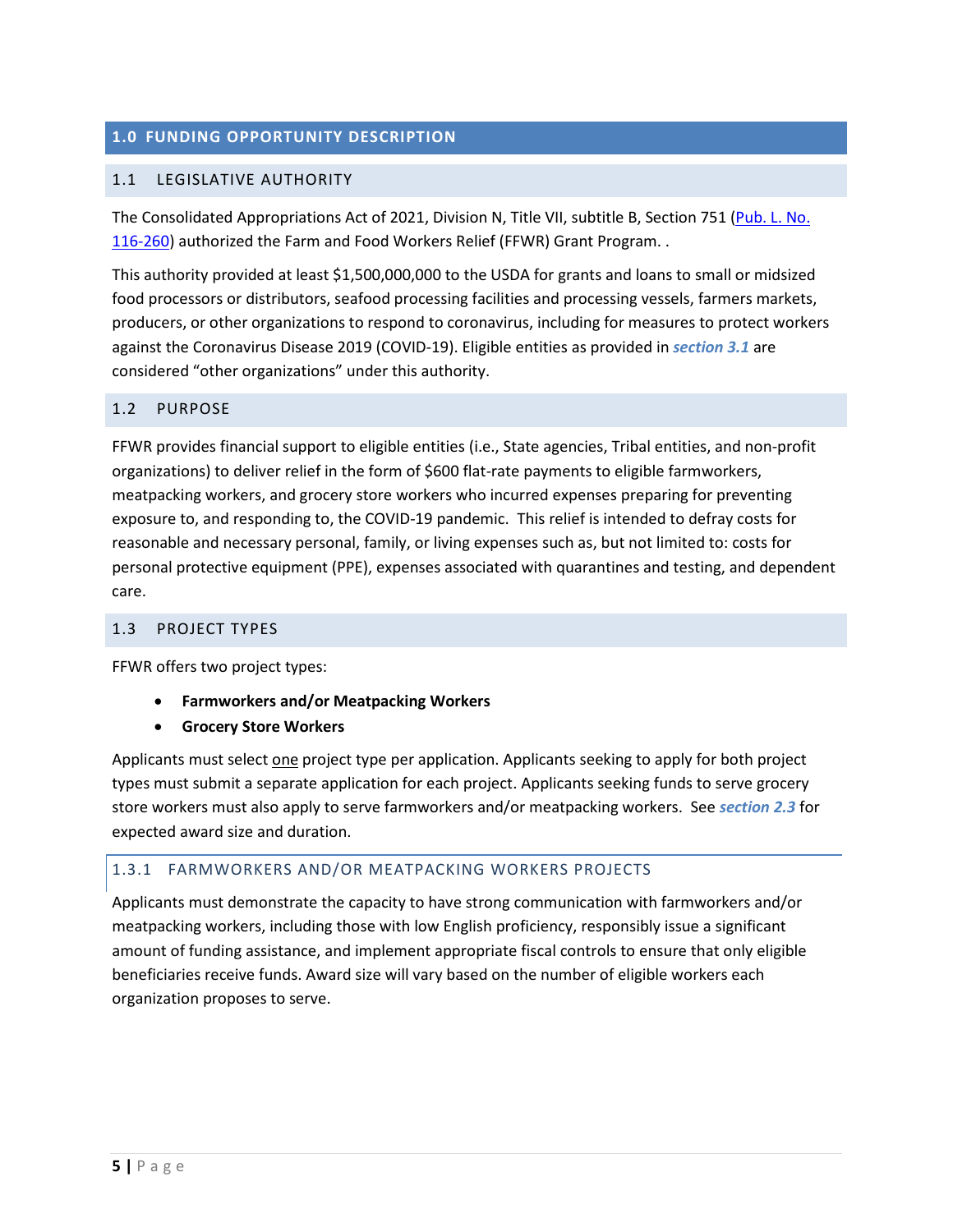#### 1.3.2 GROCERY STORE WORKERS PROJECTS

Applicants must demonstrate the capacity to have strong communication with grocery store workers, responsibly issue a significant amount of funding assistance, and implement appropriate fiscal controls to ensure that only eligible beneficiaries receive funds. As stated above, applicants seeking funds to serve grocery store workers must also apply to serve farmworkers and/or meatpacking workers.

AMS expects to fund one or more grants for this project type through this funding opportunity for a total of \$20,000,000.

#### 1.3.3 PRIORITY AREAS

AMS will prioritize applications that:

- Demonstrate the capability to create and disseminate culturally-appropriate communication tools and resources.
- Coordinate with other local, regional, State, Tribal, or national farm and food worker relief efforts.
- Demonstrate multiple partnerships in one or more geographic regions.
- Exhibit financial management systems sufficient to distribute a high volume of payments to eligible beneficiaries with robust fiscal controls.

AMS will review and apply priority consideration, based on applicant narrative responses, during its administrative review process (see *section 5.2*).

#### <span id="page-5-0"></span>**2.0 AWARD INFORMATION**

#### <span id="page-5-1"></span>2.1 TYPE OF FEDERAL ASSISTANCE

AMS will use a Grant Agreement to provide a Federal award to successful applicants.

#### <span id="page-5-2"></span>2.2 AVAILABLE FUNDING

Not including AMS administrative expenses, it is anticipated that approximately \$665,000,000 will be available to fund applications to FFWR in FY2022. AMS will set aside up to a total of \$20,000,000 of this amount for one or more grant agreements to benefit grocery store workers.

Enactment of additional continuing resolutions or an appropriations act may affect the availability or level of funding for this program. There is no commitment by USDA to fund any application or to make a specific number of awards.

#### <span id="page-5-3"></span>2.3 FEDERAL AWARD PERIOD DURATION AND SIZE

FFWR projects are awarded for a period of 24 months (2 years), although it is acceptable to complete a project before the scheduled performance period end date. However, AMS encourages recipients to take the full grant period to allow ample time to complete projects. The applicant must indicate the start date and end date on Block 17 of the SF-424 "Application for Federal Assistance".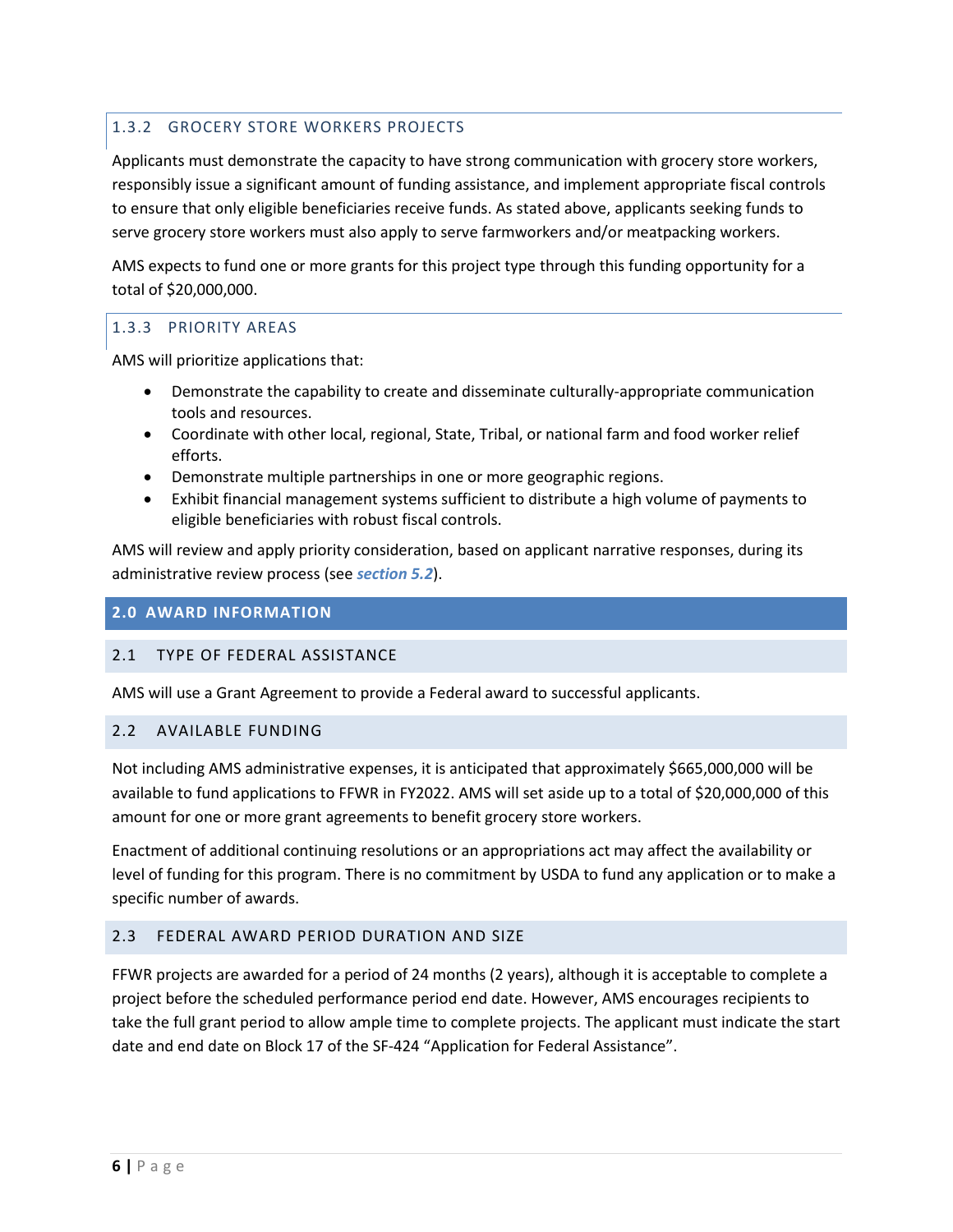| Project<br>Type                                                      | <b>Duration</b><br>(Months) | <b>Start Date</b> | Completion<br>Date | Minimum<br>Award | Maximum<br>Award |
|----------------------------------------------------------------------|-----------------------------|-------------------|--------------------|------------------|------------------|
| <b>Farmworkers</b><br>and/or<br><b>Meatpacking</b><br><b>Workers</b> | 24                          | May 3, 2022*      | May 3, 2024        | \$5,000,000      | \$50,000,000**   |
| Grocery<br><b>Store</b><br><b>Workers</b>                            | 24                          | May 3, 2022*      | May 3, 2024        | \$5,000,000      | \$20,000,000     |

\*Project start date is contingent upon the formal application review period. These dates may vary based on programmatic needs.

\*\*Applicants for farmworkers or meatpacking workers support **may request more than the maximum amount** when they demonstrate they are a national organization with capacity to deliver funds in excess of \$50,000,000 across multiple states and in partnership with smaller farmworker or meatpacking worker organizations. These applicants must justify the requested funding amounts within the Project Narrative, indicating the dollar amount requested, estimating the number of workers they expect to deliver relief payments to, and demonstrating their capacity to manage funds effectively. AMS reserves the right to negotiate budgets and final award amounts based on the number of applications received, available resources, and the need to equitably distribute funds across worker populations and Administration priorities.

AMS may adjust the award size for future announcements should funding be available and should there be an apparent need to reach organizations that can deliver different levels of support (e.g., lower minimum awards).

# <span id="page-6-0"></span>**3.0 ELIGIBILITY INFORMATION**

#### <span id="page-6-1"></span>3.1 ELIGIBLE ENTITIES

Eligible entities are State agencies, Tribal entities, or nonprofits with State or IRS 501 (c) status, where no part of the organization's or institution's net earnings inure to the benefit of any private shareholder or individual, that have experience in providing support or relief services to farmworkers, meatpacking workers, or grocery store workers.

Eligible entities must be domestic entities owned, operated, and located within the geographic area of the United States, including the District of Columbia, the Commonwealth of Puerto Rico, the United States Virgin Islands, Guam, American Samoa, and the Commonwealth of the Northern Mariana Islands.

All eligible entities must demonstrate that they have experience in providing support or relief services to farmworkers, meatpacking workers, or grocery store workers. Examples include, but are not limited to:

• Providing personal protective equipment such as masks to such workers,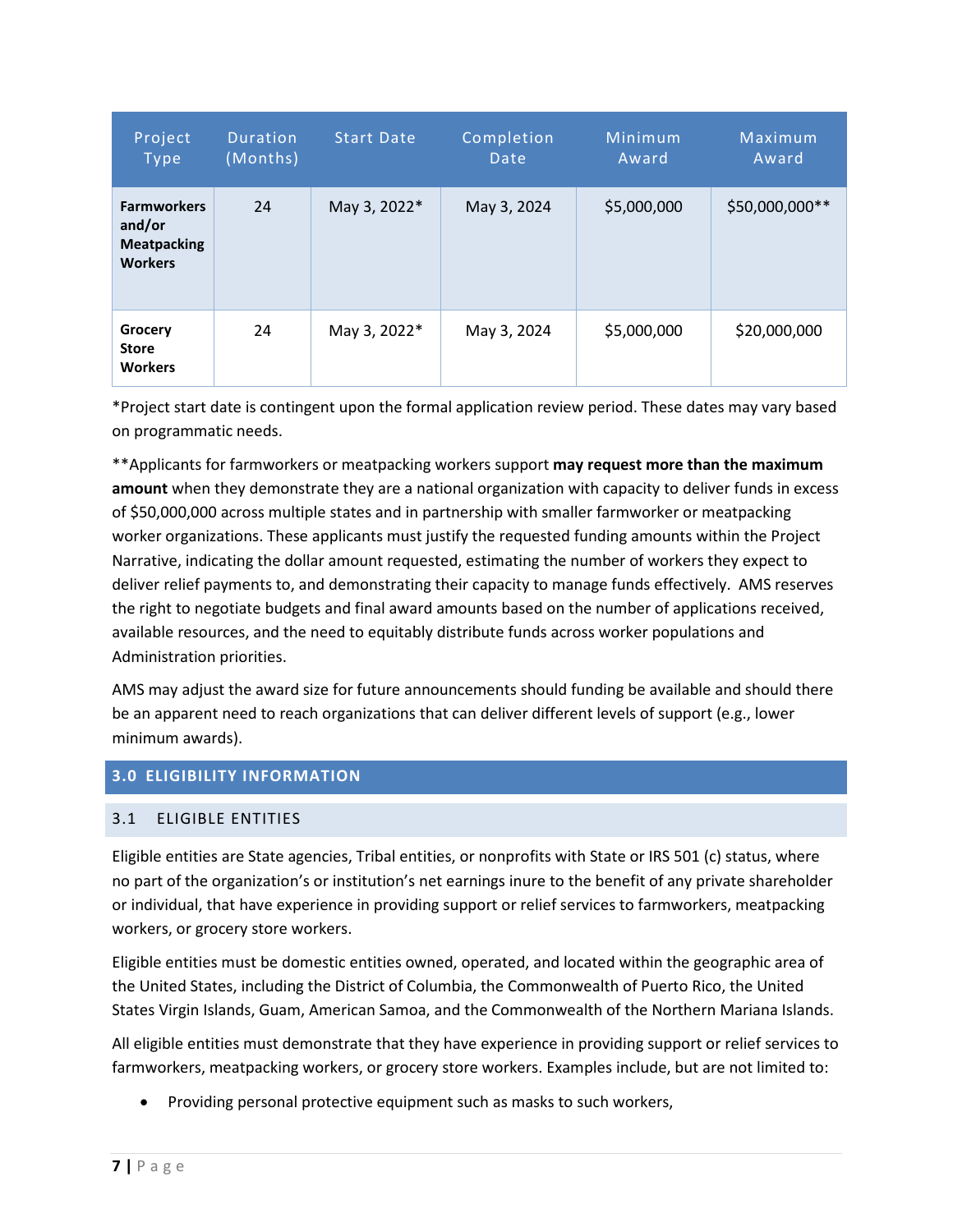- Hosting a COVID-19 vaccine clinic or outreach campaign, or
- Providing financial support to such workers during the COVID-19 pandemic.

#### <span id="page-7-0"></span>3.2 ELIGIBLE BENEFICIARIES

For the purpose of this RFA, eligible beneficiaries as hired workers in farming activities, meatpacking, and grocery store work.

**Farmworkers and/or Meatpacking Workers Projects**: Hired workers are defined by the National Agricultural Statistics Service (NASS) as anyone, other than an agricultural service worker<sup>[1](#page-7-1)</sup>, who was paid for at least one hour of agricultural work on a farm or ranch, or in a meat processing facility.

Worker type is determined by what the employee was primarily hired to do, not necessarily what work was done during the pandemic. Types of workers include:

- **Field Workers**: Employees engaged in planting, tending, harvesting crops, and post-harvest activities as listed below, including operation of farm machinery on crop farms.
- **Livestock Workers**: Employees tending livestock, milking cows, or caring for poultry, including operation of farm machinery on livestock or poultry operations.
- **Meatpacking Workers**: Employees engaged in animal slaughtering and meat or poultry processing, including meat or poultry packaging.

To help eligible entities understand what worker occupations qualify as eligible beneficiaries, the table below provides the [Standard Occupation Classification \(SOC\)](https://www.bls.gov/soc/) codes and titles associated with field, livestock, and meatpacking workers. SOC codes are used by the Federal government to classify occupations (similar to how North American Industry Classification System (NAICS) codes are used for classifying business types). AMS expects beneficiaries across these worker types to be frontline workers, and not those working in management positions.

| <b>Type of Worker</b>    | <b>SOC</b> | <b>Associated Titles</b>                               |
|--------------------------|------------|--------------------------------------------------------|
| <b>Field Workers</b>     | 45-2041    | Graders and Sorters, Agricultural Products             |
| <b>Field Workers</b>     | 45-2091    | <b>Agricultural Equipment Operators</b>                |
| <b>Field Workers</b>     | 45-2092    | Farmworkers and Laborers, Crop, Nursery and Greenhouse |
| <b>Field Workers</b>     | 45-2099    | Agricultural Workers, All Other                        |
| <b>Field Workers</b>     | 53-7064    | Packers and Packagers, Hand                            |
| <b>Livestock Workers</b> | 45-2041    | Graders and Sorters, Agricultural Products             |

<span id="page-7-1"></span><sup>1</sup> Agricultural Service is defined by NASS as any farm-related service performed on a farm or ranch on a contract or fee basis. This primarily includes activities performed by contract workers on fruit, vegetable, or berry operations. It also includes custom work, veterinarian work, artificial insemination, sheep shearing, milk testing, or any other farm-related activity performed on a farm or ranch on a "fee per service" basis.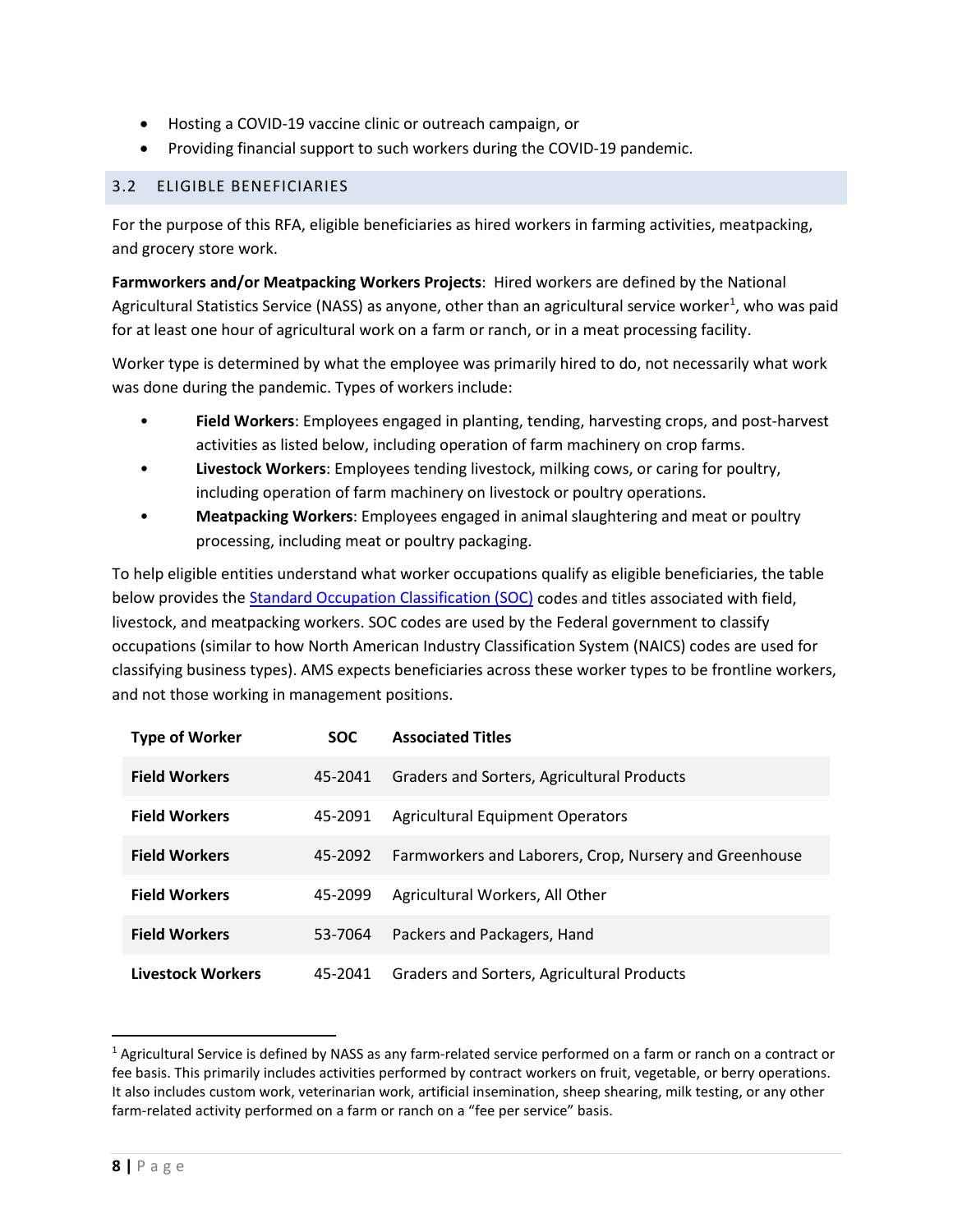| <b>Livestock Workers</b>   | 45-2093 | Farmworkers, Farm, Ranch, and Aquacultural Animals |
|----------------------------|---------|----------------------------------------------------|
| <b>Livestock Workers</b>   | 45-2099 | Agricultural Workers, All Other                    |
| <b>Livestock Workers</b>   | 53-7064 | Packers and Packagers, Hand                        |
| <b>Meatpacking Workers</b> | 51-3023 | <b>Slaughterers and Meat Packers</b>               |
| <b>Meatpacking Workers</b> | 51-3022 | Meat, Poultry, and Fish Cutters and Trimmers       |
| <b>Meatpacking Workers</b> | 51-3099 | Food Processing Workers, All Other                 |

**Grocery Store Workers Projects**: Individuals employed in front line service or first line supervisory roles in retail grocery establishments as outlined i[n NAICS 445110](https://www.census.gov/naics/?input=44&chart=2017&details=445110) including cashiers, butchers and meat cutters, food preparation occupations, stocking grocery floors, and other food related activities. Further delineation of these occupations through SOC codes is not available, therefore eligible entities should rely on the NAICS code to make eligibility determinations.

*Employment Verification:* The following information applies to both project types. Workers will:

- 1) self-certify through sufficient verbal attestation or provide a copy of documentation proving employment at a food processing facility, meatpacking facility, farm, or grocery store such as a [W-2 tax form](https://www.irs.gov/forms-pubs/about-form-w-2) or paycheck stubs, and
- 2) self-certify that they incurred expenses preparing for, preventing exposure to, and/or responding to the COVID-19 pandemic such as, but not limited to: costs for personal protective equipment (PPE), expenses associated with quarantines and testing, and dependent care, and
- 3) self-certify that they have not previously received a FFWR beneficiary payment through another entity.

#### <span id="page-8-0"></span>**4.0 APPLICATION AND SUBMISSION INFORMATION**

#### <span id="page-8-1"></span>4.1 ELECTRONIC APPLICATION PACKAGE

Only electronic applications for this RFA will be accepted and must be submitted via Grants.gov. We urge applicants to submit early to the Grants.gov system. For an overview of the Grants.gov application process, see the Grants.go[v Apply for Grants webpage.](https://www.grants.gov/web/grants/applicants/apply-for-grants.html) This RFA contains the information needed to obtain and complete required application forms and AMS-specific attachments. More information about applying through Grants.gov can be found in *[section](#page-13-0) 4.7*.

Applicants can find the opportunity under either the Assistance Listing number "10.181," or the FFWR Funding Opportunity Number "USDA-AMS-TM-FFWR-G-21-0013".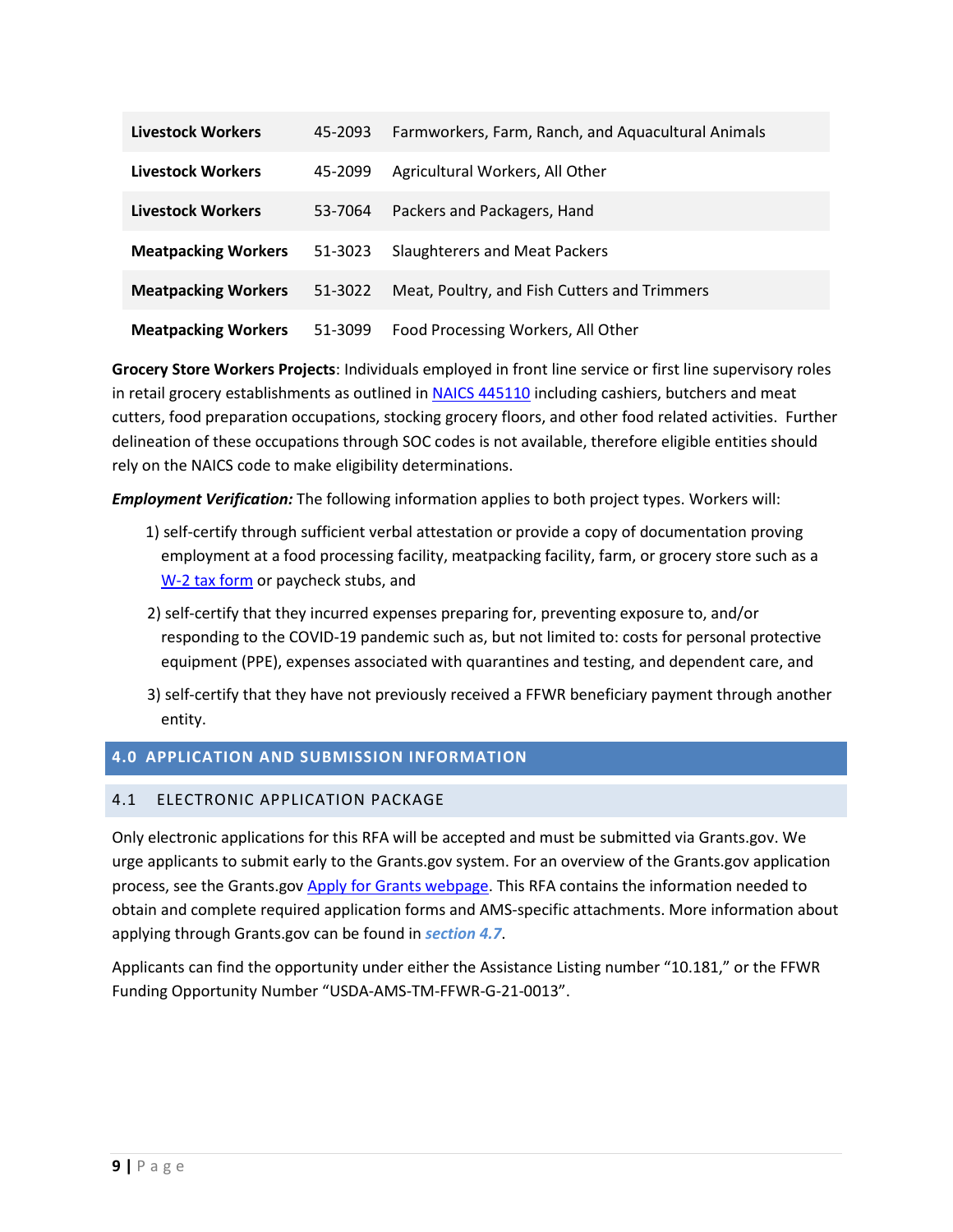#### <span id="page-9-0"></span>4.2 CONTENT AND FORM OF APPLICATION SUBMISSION

#### 4.2.1 SF-424 APPLICATION FOR FEDERAL ASSISTANCE

**Required:** Form SF-424 is available via the opportunity at Grants.gov. Most information blocks on the required form are either self-explanatory or adequately explained in the instructions. However, applicants must use the following supplemental instructions associated with specific blocks on the SF-424.

| <b>Block</b>                                                                        | <b>Instructions</b>                                                                                                                                     |
|-------------------------------------------------------------------------------------|---------------------------------------------------------------------------------------------------------------------------------------------------------|
| #1 Type of Submission                                                               | Application                                                                                                                                             |
| #2 Type of Application                                                              | <b>New</b>                                                                                                                                              |
| #4 through #7                                                                       | Not required                                                                                                                                            |
| #8c Organizational DUNS                                                             | Applicant DUNS# for the organization submitting the<br>application. See D&B Request a DUNS Number                                                       |
| #8d Address                                                                         | Enter the organization street address as it appears in<br>SAM.gov. P.O. Boxes will not be accepted. Enter a 9-<br>digit zip code                        |
| #10 Name of Federal Agency                                                          | AMS, USDA                                                                                                                                               |
| #11 Catalog of Federal Domestic<br>Assistance Number (Assistance Listing<br>Number) | 10.181                                                                                                                                                  |
| #12 Funding Opportunity Number                                                      | USDA-AMS-TM-FFWR-G-21-0013                                                                                                                              |
| #13 Competition Identification Number                                               | Not applicable                                                                                                                                          |
| #14 Areas Affected by Project                                                       | Enter cities, counties, States affected by project                                                                                                      |
| #15 Descriptive Title of Applicant's Project                                        | Provide a short description of the project                                                                                                              |
| #16a Congressional Districts for Applicant                                          | Enter the Congressional district where your main office<br>is located                                                                                   |
| #16b Congressional Districts for<br>Program/Project                                 | Enter the Congressional district where your project will<br>be implemented. Write "All" if the project will be<br>implemented in more than one location |
| #17 Proposed Project Start Date and End<br>Date                                     | Start Date: May 3, 2022<br>End date: Enter the appropriate End Date for your<br>project type                                                            |
| #18a Estimated Funding - Federal                                                    | <b>Total Federal amount requested</b>                                                                                                                   |
| #18b - 18f Estimated Funding - Applicant                                            | Not applicable                                                                                                                                          |
| #19 Is Applicant Subject to Review by State<br>Under Executive Order 12372 Process? | See section 4.5                                                                                                                                         |

#### 4.2.2 PROJECT NARRATIVE

**Required.** Applicants are required to prepare and submit a narrative using the FFWR Project Narrative form. The form and instructions are available on the program's webpage. The Project Narrative must clearly describe the applicant's outreach and communications capacity, current contacts with networks of farmworkers, meatpackers, and/or grocery store workers, objectives and goals, types and sequence of project activities, monitoring and evaluation strategies associated with the proposed activities, and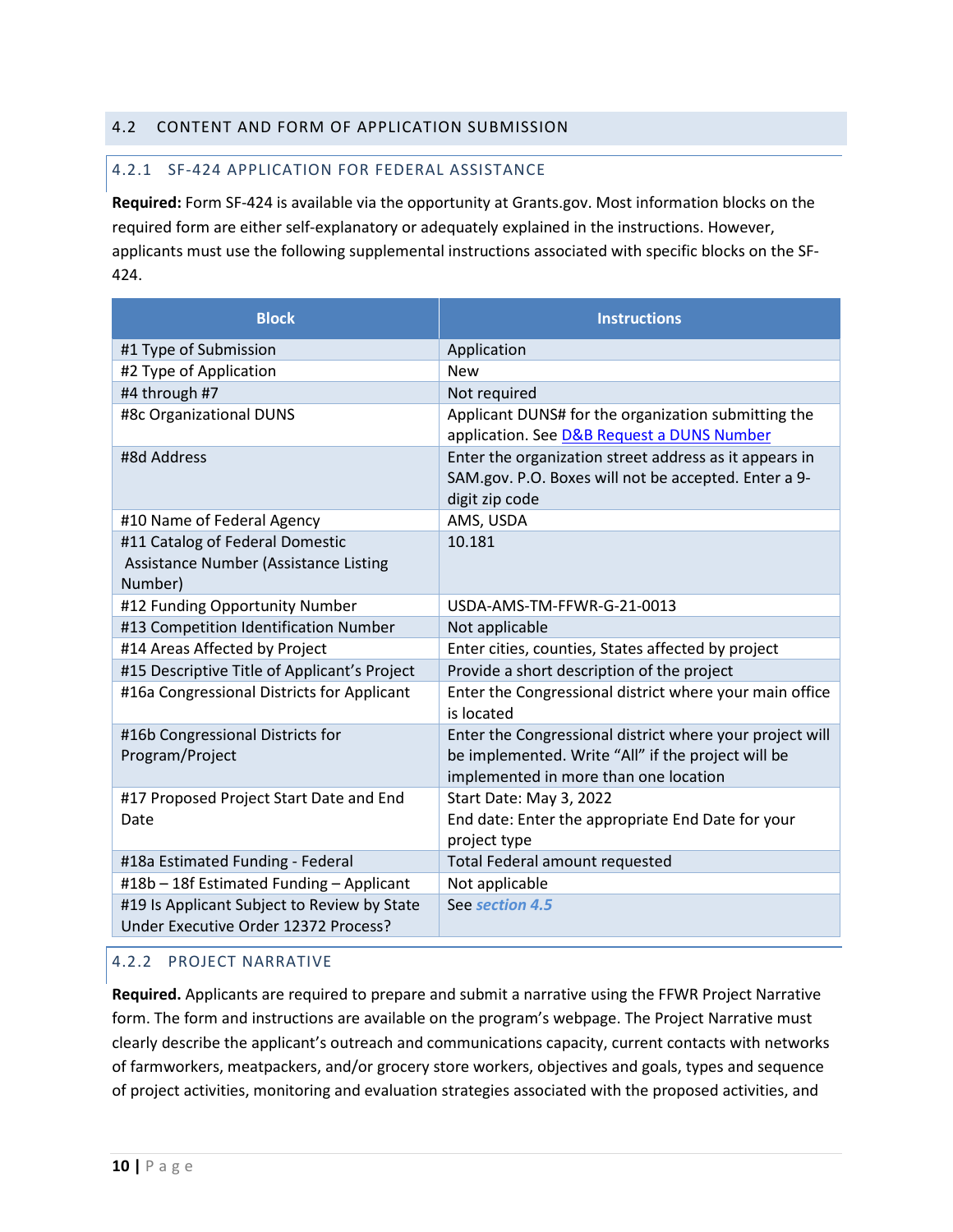how the applicant will manage the project, with an emphasis on financial controls, including compliance measures to ensure that beneficiaries receive only one payment.

The project narrative must be typed and single-spaced in an 11-point font and must not exceed fifteen (15) 8.5 x 11 pages (excluding pre-existing form content). For example, if the form is 15 pages before you begin entering your project narrative information, your form may be up to 30 pages in length when completed (15 original pages + 15 pages of applicant content). DO NOT modify the margins of the Project Narrative form. Applicants must submit the FFWR Project Narrative form as a PDF and attach it to the Grants.gov application package using the "Project Narrative Attachment Form" on the application package. Handwritten applications or applications submitted in MS Word will not be accepted.

Prior to submitting the application to Grants.gov, please make sure no tracked changes or mark-up edits and comments are visible.

# **The supporting documents listed below do not count toward the 15-page limit.**

# 4.2.3 LETTERS OF COMMITMENT FROM PARTNER AND COLLABORATOR ORGANIZATIONS

**Required**. Applicants must provide letters of commitment (in MS Word or PDF) from all project partners and collaborators. The letter must state that the partner or collaborator agrees to the project management plan presented in the Project Narrative. Emails will not be accepted.

AMS highly encourages you to use the **[Suggested Partner Organization Template Letter](https://www.ams.usda.gov/sites/default/files/media/PartneringOrganizationTemplateLetter.docx)** on the grant program's website. If you do not use this template, your Letter of Commitment must minimally include the following:

- Project Applicant
- Project Title
- A short introduction describing the partnering organization's mission and its interest in supporting farmworkers, meatpackers, or grocery store workers
- What the organization commits to participating in and supporting
- The time period of the partnership
- Roles of the participating individuals, as applicable, and any individual time commitment
- A statement that these individuals and the organization agree to abide by the management plan contained in the application

Submit *Letters of Commitment* on letterhead and address them to the applicant (i.e., Project Director). Clearly indicate at the top of the documents that they are **LETTERS OF COMMITMENT**. Letters must accompany the proposal at the time of application. Unsigned letters will not be accepted.

Letter(s) must be attached to the Grants.gov application package using the "Add Attachments" button under SF-424 item #15.

**PLEASE NOTE**: This solicitation does not require Congressional letters of support and such letters do not carry any weight during the evaluation process.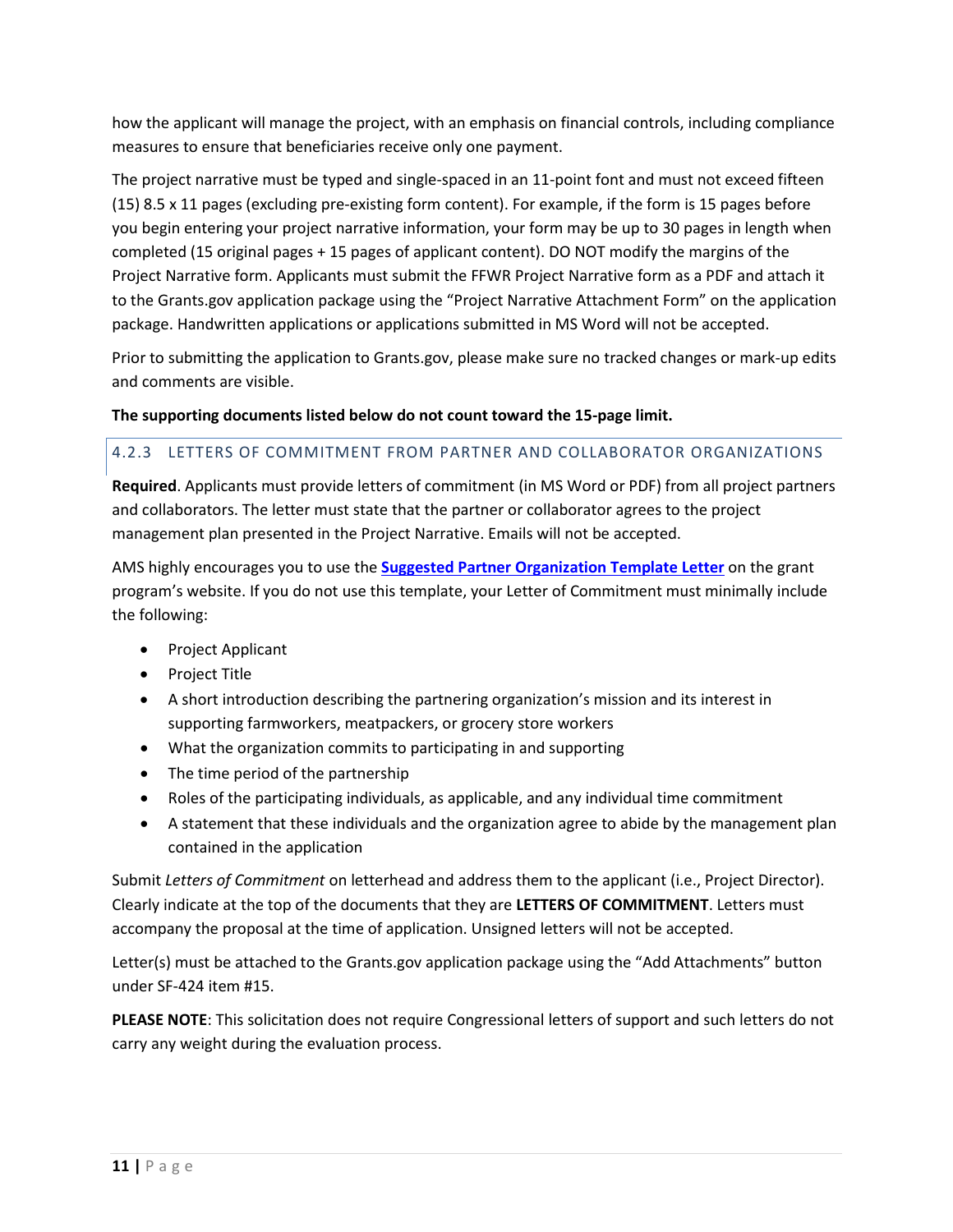# 4.2.4 NEGOTIATED INDIRECT COST RATE AGREEMENT

**Required if the applicant has a Negotiated Indirect Cost Rate Agreement (NICRA)**. Refer to *[section](#page-11-4)  [4.6.1](#page-11-4)* for more information. The NICRA must be in PDF format and attached to the Grants.gov application package using the "Add Attachments" button under SF-424 item #15.

### <span id="page-11-0"></span>4.3 SUBMITTED APPLICATION QUALIFICATION

Your application may **not be reviewed or considered for funding** if it is:

- Received by Grants.gov after the submission deadline, or
- Submitted via any method other than through Grants.gov, or
- Submitted to the wrong grant program, or
- Not responsive to the requirements of this RFA (eligibility, incomplete application, not providing all required documents, etc.).

Se[e AMS' Late and/or Non-Responsive Applications](https://www.ams.usda.gov/sites/default/files/media/AMSPolicyonConsiderationofLateNonresponsiveApplications.pdf) Policy for more information.

#### <span id="page-11-1"></span>4.4 SUBMISSION DATE AND TIME

Applications must be submitted electronically through Grants.gov. Ensure that all components of the application are complete before submission. Allow enough time for the application process, as it may take more than one attempt before your application is successfully submitted. AMS encourages you to submit your application at least two weeks prior to the application deadline to ensure all certifications and registrations are met.

Only applications submitted and validated by 11:59 pm Eastern Time on February 8, 2022 to Grants.gov will be accepted. See [AMS' Late and/or Non-Responsive Applications Policy.](https://www.ams.usda.gov/sites/default/files/media/AMSPolicyonConsiderationofLateNonresponsiveApplications.pdf)

#### <span id="page-11-2"></span>4.5 INTERGOVERNMENTAL REVIEW

This program is not subject to [Executive Order 12372](https://www.whitehouse.gov/wp-content/uploads/2020/04/SPOC-4-13-20.pdf)*,* which requires intergovernmental consultation with state and local officials.

#### <span id="page-11-3"></span>4.6 FUNDING RESTRICTIONS

#### <span id="page-11-4"></span>4.6.1 INDIRECT COSTS

*Indirect costs* (also known as "facilities and administrative costs"—defined at [2 CFR § 200.1\)](https://www.ecfr.gov/current/title-2/subtitle-A/chapter-II/part-200/subpart-A/subject-group-ECFR2a6a0087862fd2c/section-200.1) are those costs incurred for a common or joint purpose benefitting more than one cost objective, and not readily assignable to the cost objectives specifically benefitted, without effort disproportionate to the results achieved.

As stated i[n 2 CFR §§](https://www.ecfr.gov/current/title-2/subtitle-A/chapter-II/part-200/subpart-E/subject-group-ECFRd93f2a98b1f6455/section-200.413) 200.413 an[d 414,](https://www.ecfr.gov/current/title-2/subtitle-A/chapter-II/part-200/subpart-E/subject-group-ECFRd93f2a98b1f6455/section-200.414) any non-Federal entity that does not have a current negotiated (including provisional) indirect cost rate, except State and Local Government and Indian Tribe Indirect Cost Proposals, may elect to charge a de minimis rate of 10 percent of modified total direct costs (MTDC) that may be used indefinitely. No documentation is required to justify the 10% de minimis indirect cost rate. As described in  $2$  CFR § [200.403,](https://www.ecfr.gov/current/title-2/subtitle-A/chapter-II/part-200/subpart-E/subject-group-ECFRea20080eff2ea53/section-200.403) costs must be consistently charged as either indirect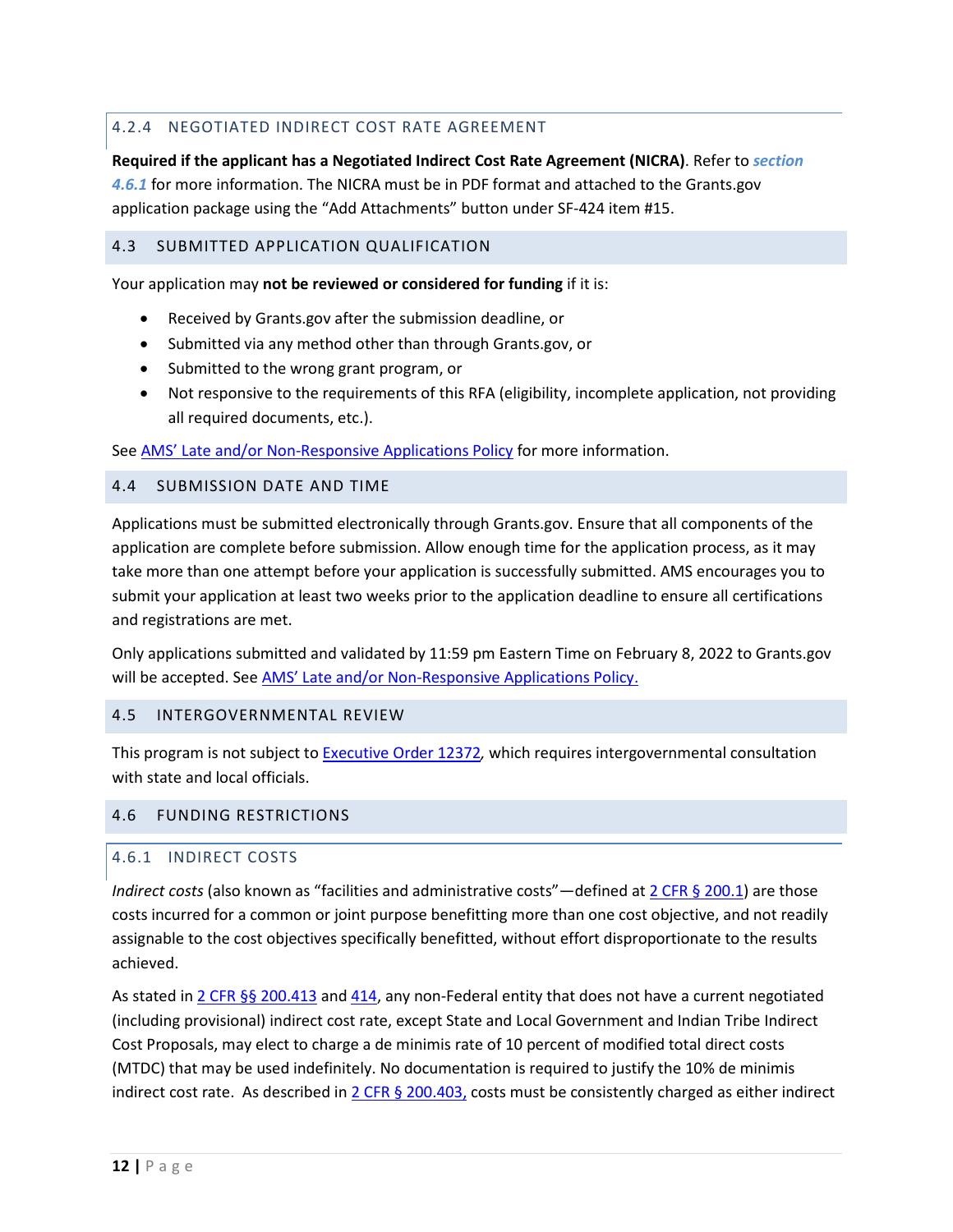or direct costs, but may not be double charged or inconsistently charged as both. If chosen, this methodology once elected must be used consistently for all Federal awards until such time as a recipient chooses to negotiate for a rate, which the recipient may apply to do at any time.

All applicants who elect to charge a de minimis rate of 10 percent must use the MTDC as the base. MTDC are defined i[n 2 CFR §](https://www.ecfr.gov/current/title-2/subtitle-A/chapter-II/part-200/subpart-A/subject-group-ECFR2a6a0087862fd2c/section-200.1) 200.1 as all direct salaries and wages, applicable fringe benefits, materials and supplies, services, travel, and up to the first \$25,000 of each subaward (regardless of the period of performance of the subawards under the award). MTDCs exclude equipment, capital expenditures, charges for patient care, rental costs, tuition remission, scholarships and fellowships, participant support costs, and the portion of each subaward in excess of \$25,000. Other items may be excluded only when necessary to avoid a serious inequity in the distribution of indirect costs, and with the approval of the cognizant agency for indirect costs.

If an applicant has a negotiated indirect cost rate approved by its cognizant agency, the applicant must submit a copy of its approved NICRA with its application. Entities that would like to negotiate an indirect cost rate must contact their cognizant agency. For assignments of cognizant agencies, see  $2$  CFR § 200.1.

# 4.6.2 FARMWORKER, MEATPACKING WORKER, AND GROCERY STORE WORKER ALLOCATION

AMS expects that at least 80 percent of a grant issued through FFWR will be allocated to \$600 payments to farmworkers, meatpacking workers, and/or grocery store workers.

# 4.6.3 SUBAWARD RESTRICTION

The applicant is expected to perform the majority of the work portion of the project; however, subawards or subcontracts with partners, collaborators, or other parties that provide additional knowledge, expertise, or resources for the purposes of the proposed project (such as the ability for the application to partner with a smaller organization through a subaward and, in doing so, provide payments to "hard to reach" worker populations) that are not otherwise available within the applicant organization are allowable. Applicants may subaward to smaller organizations to support hard to reach workers, with the applicant maintaining the oversight and reporting responsibility as the Authorized Organization Representative (AOR).

# 4.6.4 ALLOWABLE AND UNALLOWABLE COSTS AND ACTIVITIES

All AMS awards are subject to the terms and conditions, cost principles, and other considerations described in the [AMS General Terms and Conditions.](https://www.ams.usda.gov/sites/default/files/media/FY2021_GD_TermsandConditions.pdf)

Eligible entities may propose direct costs for outreach, education, application evaluation & processing, and system improvements to properly implement the program.

Applicants that have questions concerning the allowability of costs after reviewing this document should contact AMS staff using the contact information listed under *[section](#page-19-2) 7.0*.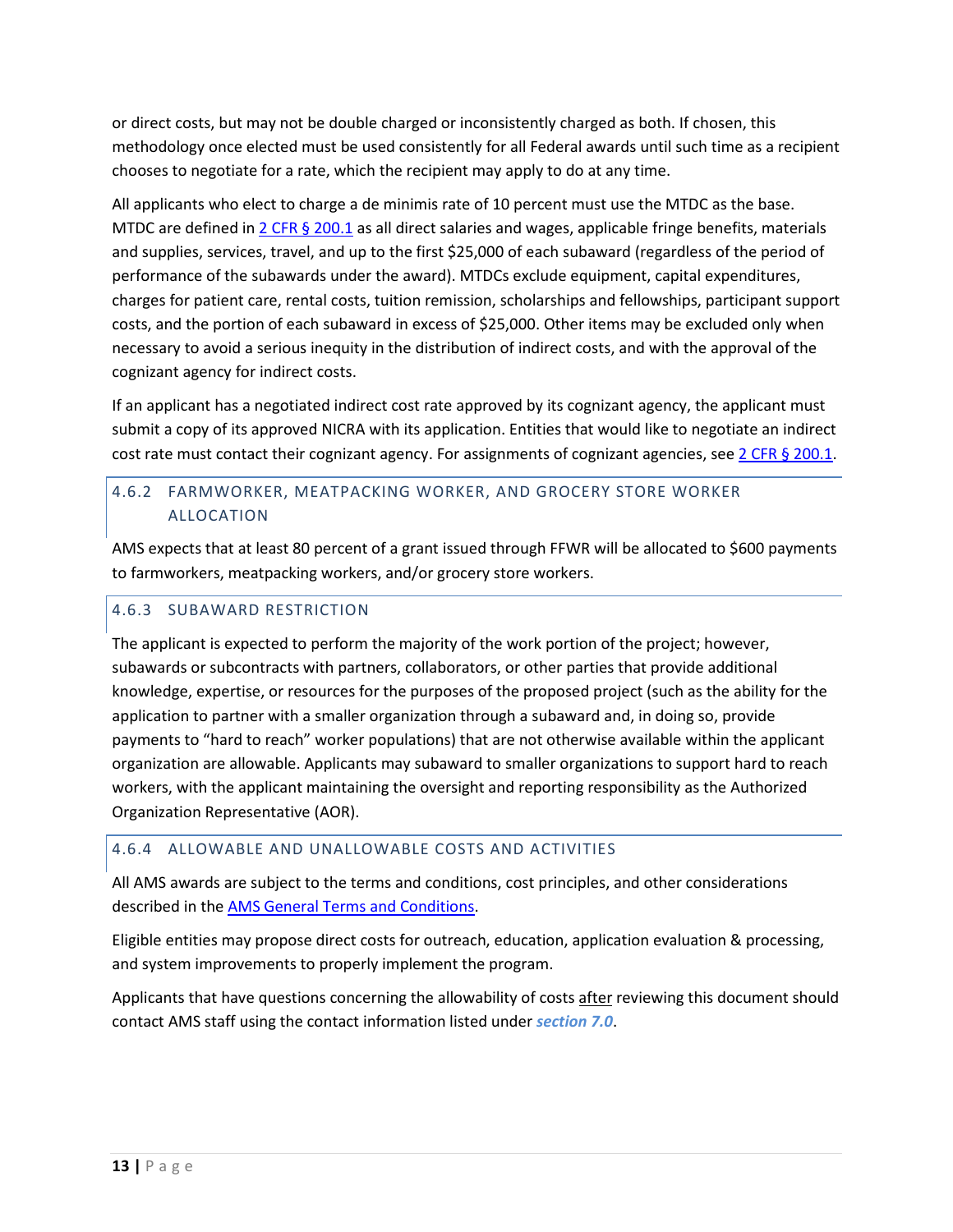#### *Pre-Award Cost Flexibility*

AMS is allowing flexibility for those applicants who wish to incur pre-award costs for this RFA. An applicant may, at their own risk and without AMS prior approval, incur obligations and expenditures up to 180 days before the performance start date as long as such costs:

- are necessary to conduct the project; and
- would be allowable under the potential award and without AMS prior approval.

If specific costs would otherwise require prior approval (see th[e AMS General Terms and Conditions\)](https://www.ams.usda.gov/sites/default/files/media/FY2021_GD_TermsandConditions.pdf), the applicant may be required to provide additional documentation during the application review process before an award is made. The cost and associated activities must be included in the project narrative and budget justification.

Incurring a pre-award cost in anticipation of being selected by AMS for an award imposes no obligation on AMS either to make the award or to reimburse such costs if for any reason the applicant does not receive an award. Recipients must be fully aware that pre-award costs result in borrowing against the potential award and that such borrowing must not impair the recipient's ability to accomplish the project objectives in the approved time frame or in any way adversely affect the completion of the project.

# <span id="page-13-0"></span>4.7 GRANTS.GOV APPLICATION SUBMISSION AND RECEIPT PROCEDURES AND REQUIREMENTS

#### 4.7.1 HOW TO REGISTER TO APPLY THROUGH GRANTS.GOV

The applicant **organization registration** process can take **up to four weeks** to complete. Therefore, complete your registration allowing enough time to ensure it does not impact your ability to meet required application submission deadlines.

If individual applicants are eligible to apply for this grant funding opportunity, refer to: [https://www.grants.gov/web/grants/applicants/registration.html.](https://www.grants.gov/web/grants/applicants/registration.html)

Organization applicants can find complete instructions here: [https://www.grants.gov/web/grants/applicants/organization-registration.html.](https://www.grants.gov/web/grants/applicants/organization-registration.html)

- 1) *Obtain a DUNS Number*: All entities applying for funding, including renewal funding, must have a [Data Universal Numbering System \(DUNS\) number](https://www.grants.gov/web/grants/applicants/organization-registration/step-1-obtain-duns-number.html) from Dun & Bradstreet (D&B). Applicants must enter the DUNS number in the data entry field labeled "Organizational DUNS" on the SF-424 form.
- 2) *Register with SAM*: In addition to having a DUNS number, organizations applying online through Grants.gov must register with th[e System for Award Management \(SAM\).](https://www.grants.gov/web/grants/applicants/organization-registration/step-2-register-with-sam.html) All organizations must register with SAM to apply online. Failure to register with SAM will prevent your organization from applying through Grants.gov. **SAM.gov accounts must be updated annually, and your organization must have an** *active* **SAM.gov account to submit your application to Grants.gov.**
- 3) *Create a Grants.gov Account*: The next step in the registration process is t[o create an account](https://www.grants.gov/web/grants/register.html)  [with Grants.gov.](https://www.grants.gov/web/grants/register.html) Applicants must know their organization's DUNS number to complete this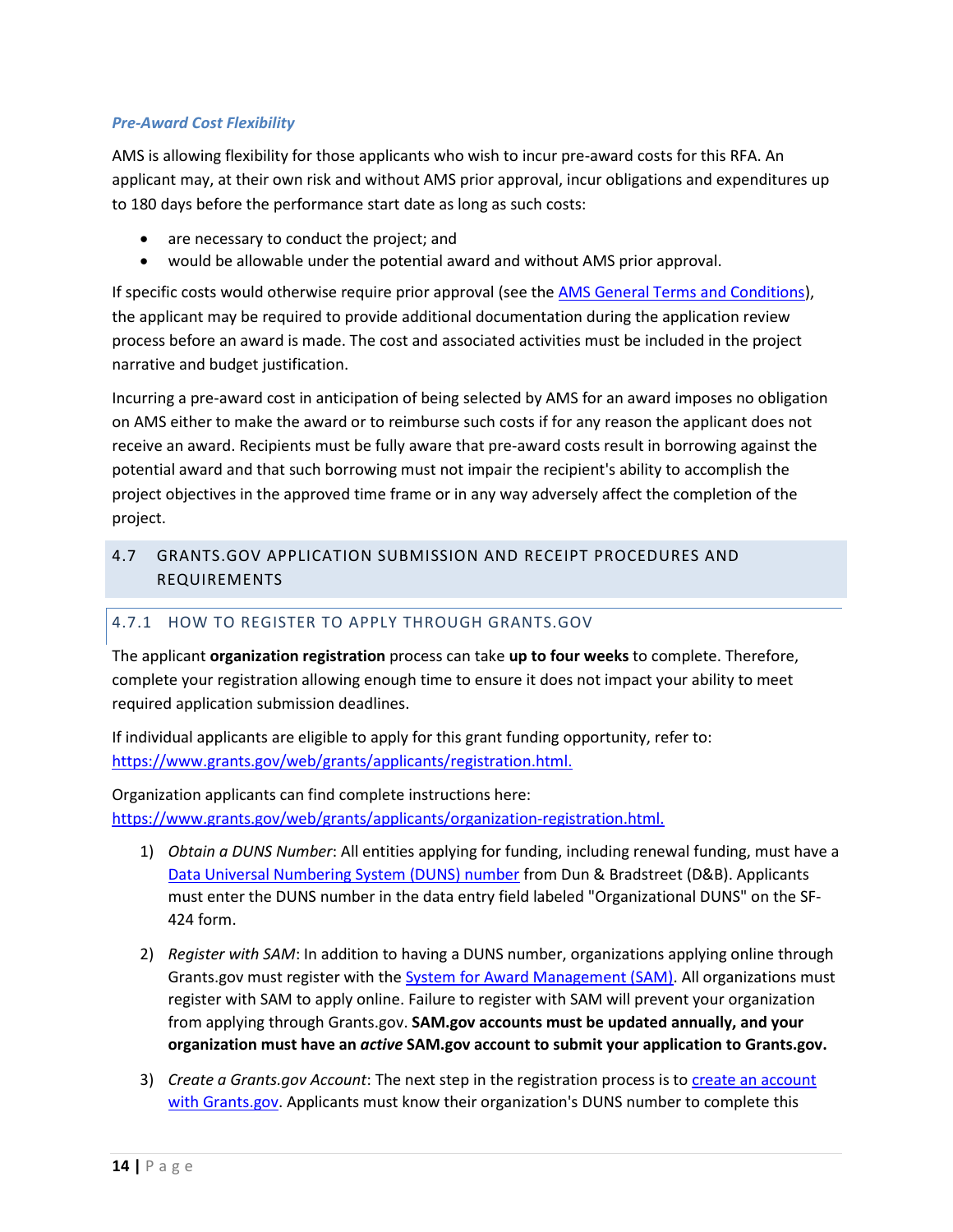process. Completing this process automatically triggers an email request for applicant roles to the organization's E-Business Point of Contact (EBiz POC) for review. The EBiz POC is a representative from your organization who is the contact listed for SAM. To apply for grants on behalf of your organization, you will need the AOR.

- 4) *Authorize Grants.gov Roles*: After creating an account on Grants.gov, the EBiz POC receives an email notifying him or her of your registration and request for roles. The EBiz POC will then log in to Grants.gov and [authorize the appropriate roles,](https://www.grants.gov/web/grants/applicants/registration/authorize-roles.html) including the AOR role, thereby giving you permission to complete and submit applications on behalf of the organization. You will be able to submit your application online any time after you have been approved as an AOR.
- 5) *Track Role Status*: After registering with Grants.gov and authorizing the applicant AOR, Grants.gov allows you [to track your status.](https://www.grants.gov/web/grants/applicants/registration/track-role-status.html)
- 6) *Electronic Signature*: When applications are submitted through Grants.gov, the name of the organization's AOR who submitted the application is inserted into the signature line of the application, serving as the electronic signature. The EBiz POC **must** authorize individuals who are able to make legally binding commitments on behalf of the organization to act as an AOR; **this step is often missed, and it is crucial for valid and timely submissions.**

# 4.7.2 HOW TO SUBMIT AN APPLICATION TO AMS VIA GRANTS.GOV

Applicants may use the Grants.gov Workspace, a shared, online environment where members of a grant team may simultaneously access and edit different webforms within an application. For each funding opportunity announcement, an applicant creates individual instances of a workspace.

- 1) *Create a Workspace*: This allows you to complete your Workspace online and route it through your organization for review before submitting.
- 2) *Complete a Workspace*: Add participants to the workspace, complete all the required forms, and check for errors before submission.
	- a. *Adobe Reader*: If you decide not to apply by filling out the webforms, you can download individual PDF forms in Workspace so that they will appear similar to other Standard or AMS forms. The individual PDF forms can be downloaded and saved to your local storage device, network drive(s), or external drives, and then accessed through Adobe Reader.

NOTE: You may need to visit the [Adobe Software Compatibility page on Grants.gov](https://www.grants.gov/web/grants/applicants/adobe-software-compatibility.html) to download the appropriate version of the software. There is no cost for Adobe Reader Software.

- b. *Mandatory Fields in Forms:* Fields marked with an asterisk and a different background color are mandatory fields you must complete to successfully submit your application.
- c. *Complete SF-424 Fields First*: The forms are designed to fill in common required fields across other forms, such as the applicant name, address, and DUNS number. To trigger this feature, an applicant must complete the SF-424 information first. Once it is completed, the information will transfer to the other forms.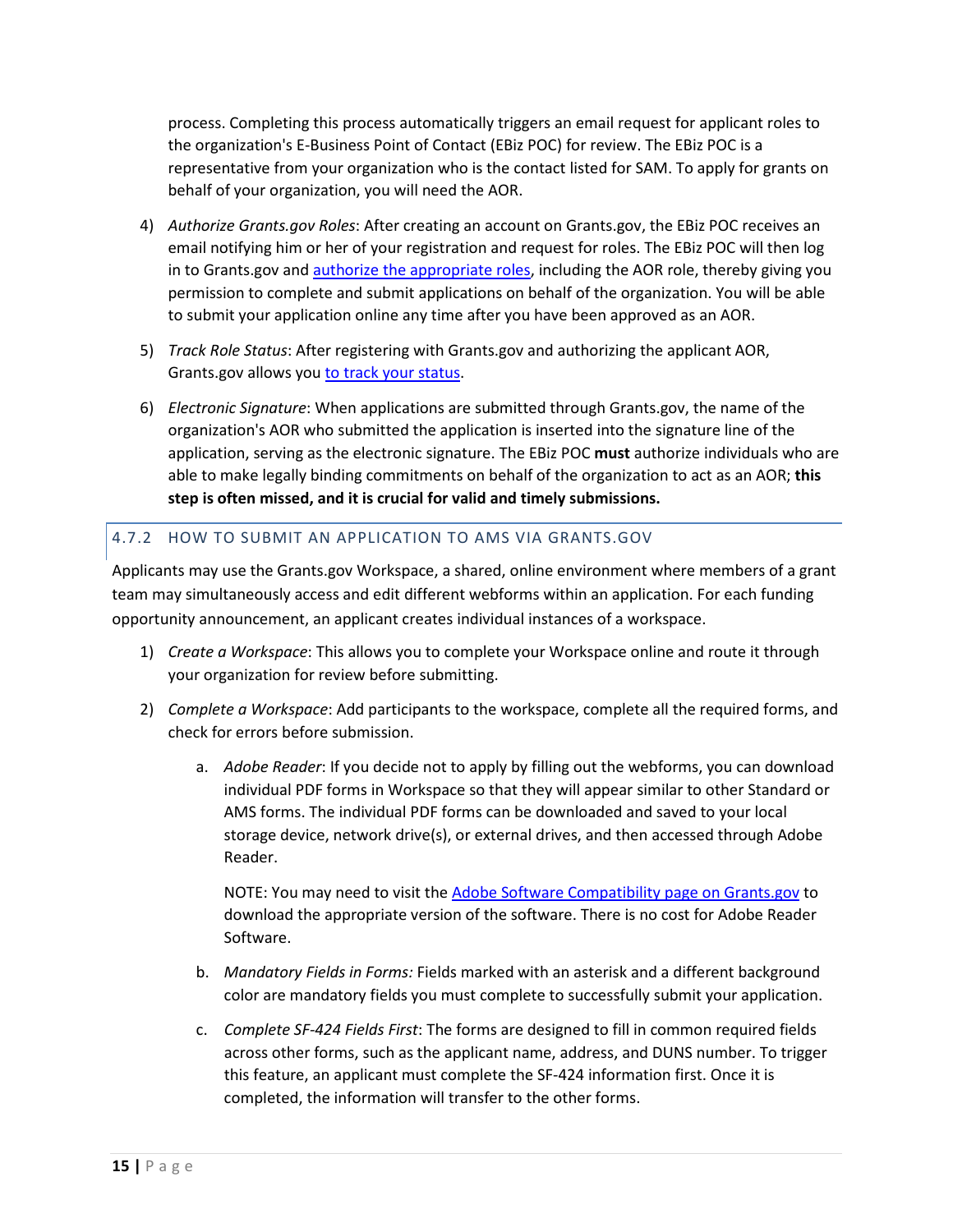3) *Submit via a Workspace*: Submit your application through Workspace by clicking the Sign and Submit button on the Manage Workspace page, under the Forms tab. Grants.gov recommends submitting your application package **at least 24-48 hours prior to the close date** to provide you with time to correct any potential technical issues that may disrupt the application submission.

SPECIAL NOTE: Grants.gov **does not** check for AMS required attachments. It is the applicant's responsibility to ensure that all required attachments listed in *[section](#page-9-0) 4.2*.

4) *Track via a Workspace*: After successfully submitting a workspace package, Grants.gov automatically assigns a Tracking Number (GRANTXXXXXXXX) to the package, which will be listed on the Confirmation page generated after submission.

*Applicant Support:* Grants.gov provides additiona[l training resources, including video tutorials.](https://www.grants.gov/web/grants/applicants/applicant-training.html) Applicants may also call the 24/7 toll-free support number 1-800-518-4726, or email [support@grants.gov.](mailto:support@grants.gov) Grants.gov will issue a ticket number to which you and Grants.gov can refer if the issue is not resolved. For questions related to the specific grant opportunity, use the contact information described in *[section 7.0](#page-19-2)*.

#### 4.7.3 TIMELY RECEIPT REQUIREMENTS AND PROOF OF TIMELY SUBMISSION

All applications must be received by the due date established in *[section 4.4](#page-11-1)*. Proof of timely submission is automatically recorded by Grants.gov using an electronic date/time stamp generated when the application is successfully received by Grants.gov. The applicant AOR will then receive an acknowledgement of receipt and a tracking number (GRANTXXXXXXXX) from Grants.gov. Applicant AORs will also receive the official date/time stamp and Grants.gov tracking number in an email serving as proof of their timely submission.

When AMS successfully retrieves the application from Grants.gov and acknowledges the download of submissions, Grants.gov will electronically acknowledge receipt of the application to the applicant AOR's email address. Again, proof of timely submission shall be the acknowledgement email stating the official date and time that Grants.gov receives your application.

AMS will not accept applications packages by fax, email, or postal mail. Applications received by Grants.gov after the established due date for the program will be considered late and will not be considered for funding by AMS. See [AMS' Late and/or Non-Responsive Applications](https://www.ams.usda.gov/sites/default/files/media/AMSPolicyonConsiderationofLateNonresponsiveApplications.pdf) Policy.

*Special Note for Applicants with Slow Internet Connections.* Applicants using slow internet, such as dialup connections, may experience significantly longer transmission times when submitting their application to Grants.gov, especially if there are large attachments contained in the upload. Again, Grants.gov will provide either an error message or a successfully received transmission notification via email to the applicant AOR.

#### 4.7.4 TIPS FOR APPLICANTS

- Register and submit applications early. **DO NOT WAIT UNTIL THE DAY OF THE APPLICATION DEADLINE**.
- Thoroughly read this RFA and follow all the instructions provided by AMS.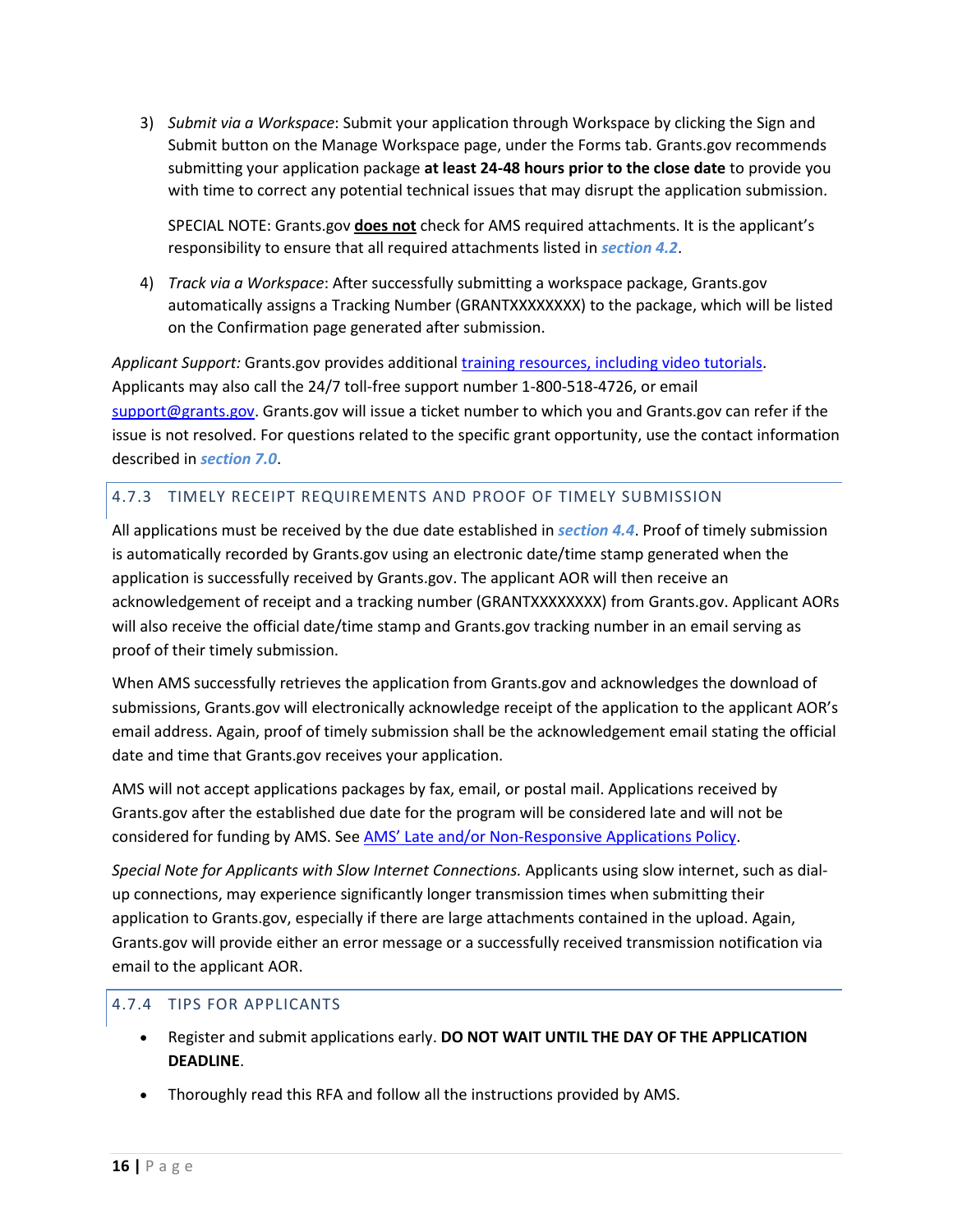- Thoroughly review th[e AMS General Terms and Conditions t](https://www.ams.usda.gov/sites/default/files/media/FY2021_GD_TermsandConditions.pdf)o understand allowable and unallowable costs.
- Apply to the correct grant program in Grants.gov:
	- o Assistance Listing (formerly CFDA) number "**10.181**" and Funding Opportunity Number "**USDA-AMS-TM-FFWR-G-21-0013**."
- Make sure you have the most recent copy of Adobe Reader installed on your computer and that it is compatible with [Grants.gov](http://www.grants.gov/) software. Grants.gov supports Adobe Reader version 9.0.0 and higher.
- Limit Application File Name Characters (50 or less).
- When uploading attachments, click the "Add Attachments" button (do NOT use the "paperclip" icon in Adobe Reader).
- Do not password-protect your documents and make sure all tracked-changes are "accepted".
- Avoid Special Characters in File Names (\$, %, &, \*, Spanish "ñ", etc.)**.**
- Input the correct DUNS number on the SF-424 cover page.
- Review the Grants.gov Applicant User and Registration Guides: <http://www.grants.gov/web/grants/applicants/applicant-faqs.html> [https://www.grants.gov/web/grants/applicants/workspace-overview.html.](https://www.grants.gov/web/grants/applicants/workspace-overview.html)

#### <span id="page-16-0"></span>**5.0 APPLICATION REVIEW INFORMATION**

#### <span id="page-16-1"></span>5.1 PROJECT EVALUATION CRITERIA

Each application that meets the initial qualification screening requirements (see *section [5.2](#page-18-0)*) will be reviewed based on the extent to which it addresses the following criteria:

# **Alignment and Intent 25 points**

- 1) The application describes a strong history of direct collaboration and engagement with farmworkers, meatpackers, and/or grocery store workers as applicable. In particular, the partnership includes historically underserved entities such as socially disadvantaged, beginning, and/or limited resource entities. [2](#page-16-2)
- 2) The application identifies the intended beneficiaries of the project and specifies how it will reach them.
- 3) If the applicant proposes to build upon previous emergency assistance or relief delivery and support, the previous lessons learned are clearly incorporated into the proposed project.

<span id="page-16-2"></span><sup>&</sup>lt;sup>2</sup> Limited Resource Entity means an organization that provides technical assistance services to and engages historically underserved farmers and ranchers in addressing their needs. See USDA definition of [Historically](https://www.nrcs.usda.gov/wps/portal/nrcs/detail/national/people/outreach/slbfr/?cid=nrcsdev11_001040) [Underserved Groups.](https://www.nrcs.usda.gov/wps/portal/nrcs/detail/national/people/outreach/slbfr/?cid=nrcsdev11_001040)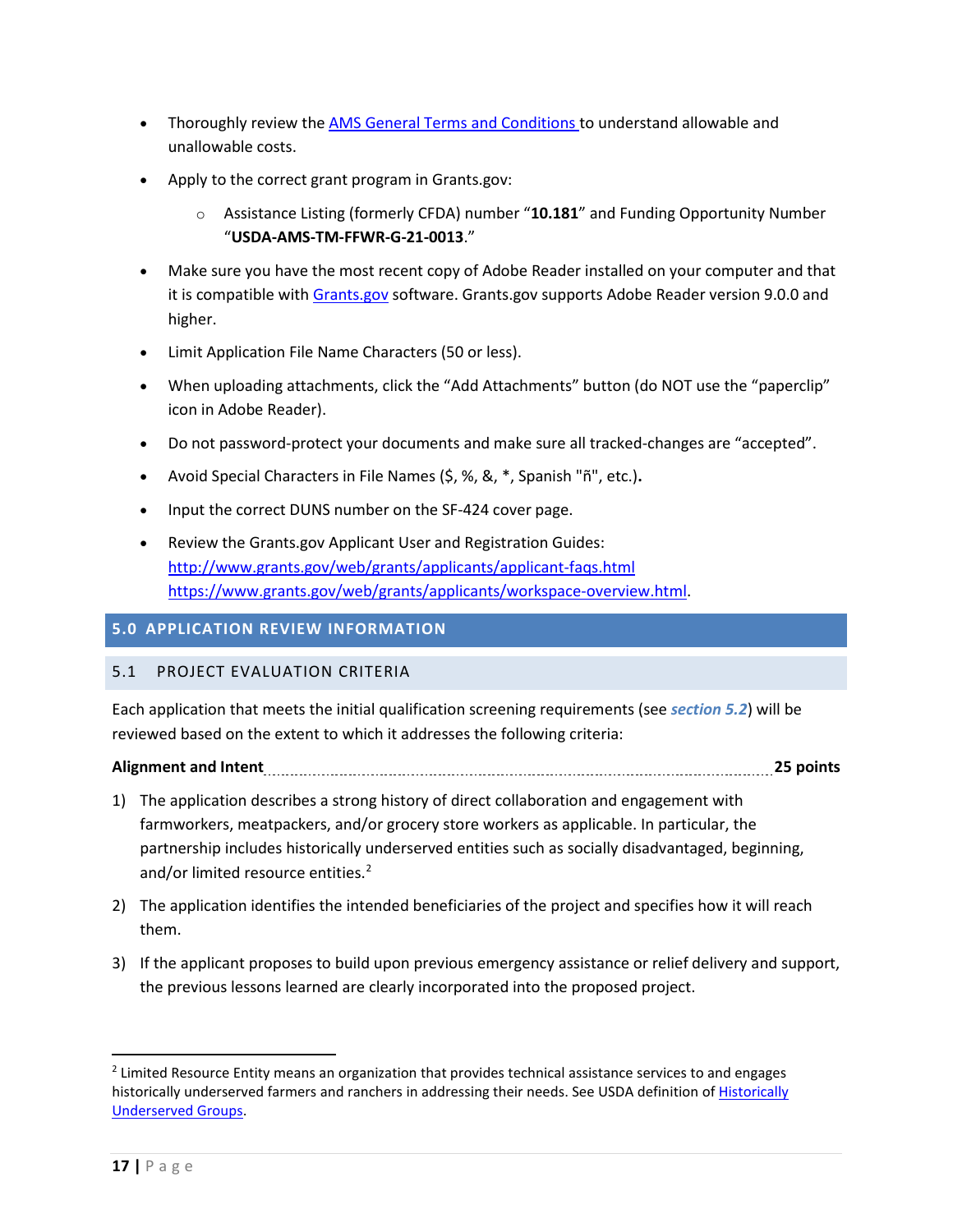**Technical Merit 25 points**

- 1) The application identifies specific networks of farmworkers, meatpackers, and/or grocery store workers, as applicable, and its outreach strategies to communicate with those populations.
- 2) The application identifies potential challenges to beneficiary communication and engagement, and describes possible strategies to address the challenges.
- 3) The application describes technical resources that partners will be contributing to the project's development, implementation, and/or management.
- 4) The application presents a clear, well-conceived, and suitable Work Plan that describes how the eligible entity will set up beneficiary contact centers and review processes. Such processes should include culturally responsive steps to accommodate low-literacy and low-English-proficiency beneficiaries.
- 5) The application presents a realistic schedule for implementing and completing the proposed project during the award project period.

**Financial Controls 30 points**

- 1) The application represents a substantial, effective, and sound fiscal management system to ensure funds are provided to the intended beneficiaries, including:
	- a. Commitment from the organizational leadership.
	- b. The key staff who will be responsible for managing the financial systems and the individuals (name and title) who comprise the Project Team; and
	- c. The expertise and experience of the Project Team necessary to successfully manage the funds and implement the project.
	- d. A plan for ensuring that beneficiaries only receive one payment.
- 2) The application demonstrates a successful financial audit history of the applicant.
- 3) The application describes plans for coordination, communication, appropriate data sharing, protection of beneficiary personally identifiable information (PII), and reporting on project outcomes to the Federal government and other stakeholder groups.

# **Fiscal Plan and Resources 20 points**

- 1) The Budget and Justification provides a clear description for each budget line item and is consistent with the size and scope of the project.
- 2) The Budget and Justification relates logically to the project narrative.
- 3) The fiscal plan clearly describes the intended use of organizational resources (outreach and financial).
- 4) Demonstrated ability to track outcomes, including beneficiary numbers and occupation types.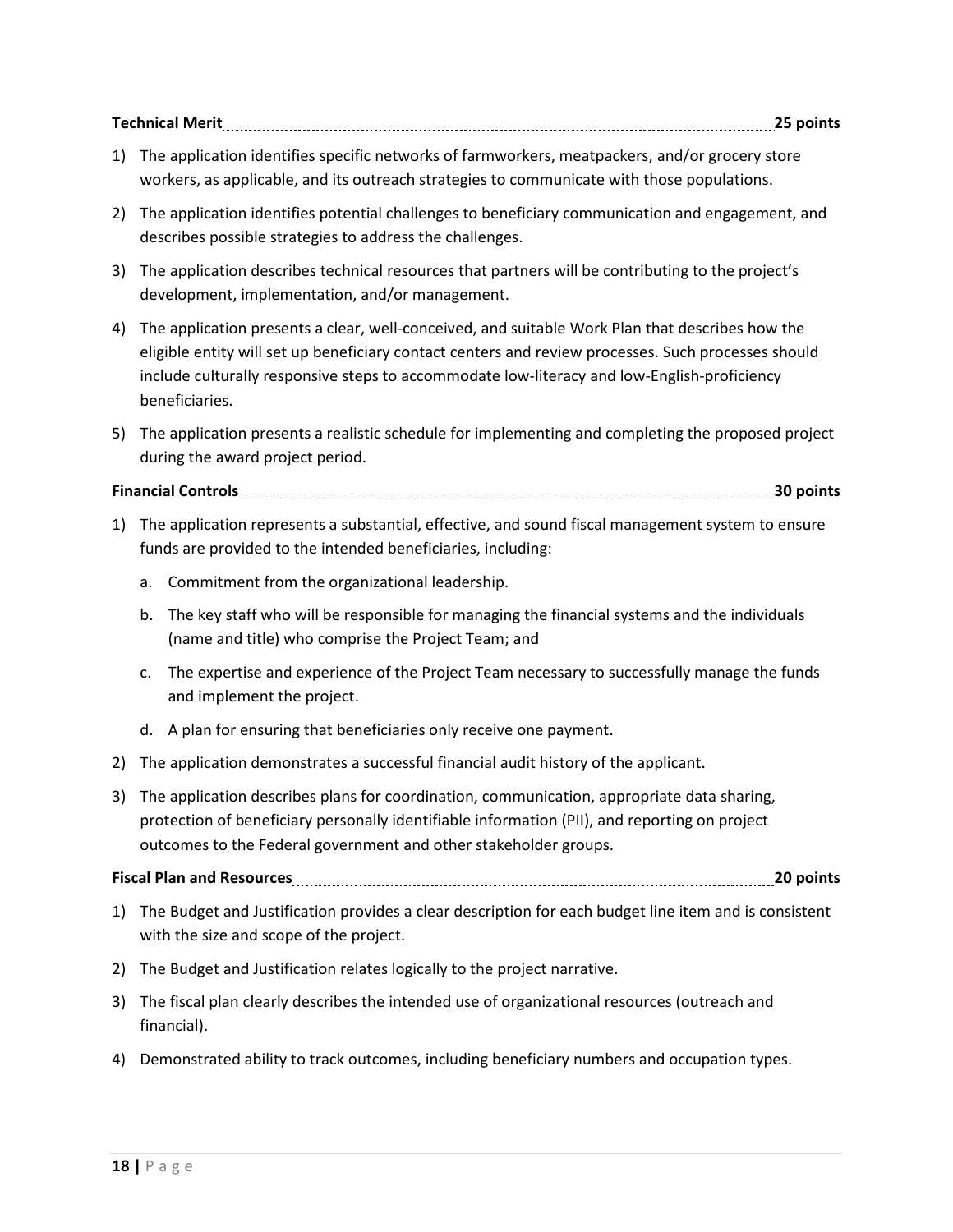#### <span id="page-18-0"></span>5.2 REVIEW AND SELECTION PROCESS

#### *Step 1: Initial Qualification Screening*

Each application is initially reviewed for overall completeness, as well as compliance with eligibility and program requirements as set forth in this RFA. If an application does not meet these requirements, it is removed from consideration. Please see *[section 4.3](#page-11-0)* and [AMS' Late and/or Non-Responsive Applications](https://www.ams.usda.gov/sites/default/files/media/AMSPolicyonConsiderationofLateNonresponsiveApplications.pdf) [Policy f](https://www.ams.usda.gov/sites/default/files/media/AMSPolicyonConsiderationofLateNonresponsiveApplications.pdf)or more information.

#### *Step 2: Technical Review*

Each application that passes initial screening (Step 1) is evaluated by a panel of independent peer reviewers. AMS makes every attempt to match reviewers with applications in their areas of expertise. Each reviewer signs a conflict of interest and confidentiality agreement regarding any assigned proposals. The peer review panels evaluate their assigned proposals using instructions prepared by AMS officials. Individual reviewers confer with other team members to derive a consensus score. The consensus review serves as the basis for awarding and allocating grant funds and focuses on strengths and weaknesses of each proposal.

#### *Step 3: Administrative Review*

AMS will conduct a final administrative evaluation of each review panel's top rankings and recommendations. In addition to the rank and scores, AMS reviews each application to ensure that potential recommended projects align with the scope of the RFA, allowability of budget items, available funding, geographic diversity, and USDA priorities. AMS staff will work with top-ranked applicants to negotiate any revisions if necessary and possible. AMS will also assess an organization's ability to account for the use of Federal funds and monitor the performance associated with these monies using the guidance provided by [2 CFR § 200.206.](https://www.ecfr.gov/current/title-2/subtitle-A/chapter-II/part-200/subpart-C/section-200.206)

#### <span id="page-18-1"></span>**6.0 AWARD ADMINISTRATION INFORMATION**

#### <span id="page-18-2"></span>6.1 AWARD NOTICES

Upon announcement of the Federal awards, AMS will prepare and send a Notice of Award and Grant Agreement to each recipient for signature by the appropriate official. Grant Agreements consist of a 1 page Agreement Face Sheet (AMS-33) that will be signed by AMS and the AOR.

The Notice of Award and Grant Agreement will provide pertinent instructions and information including, at a minimum, the information described i[n 2 CFR § 200.211](https://www.ecfr.gov/current/title-2/subtitle-A/chapter-II/part-200/subpart-C/section-200.211) and a reference to the AMS General Terms [and Conditions.](https://www.ams.usda.gov/sites/default/files/media/FY2021_GD_TermsandConditions.pdf)

#### <span id="page-18-3"></span>6.2 UNSUCCESSFUL APPLICANTS

Unsuccessful applicants will be contacted by AMS via email as soon as possible after the FFWR awards are announced. The unsuccessful applicants will be provided anonymous review panel consensus comments regarding their proposals as feedback.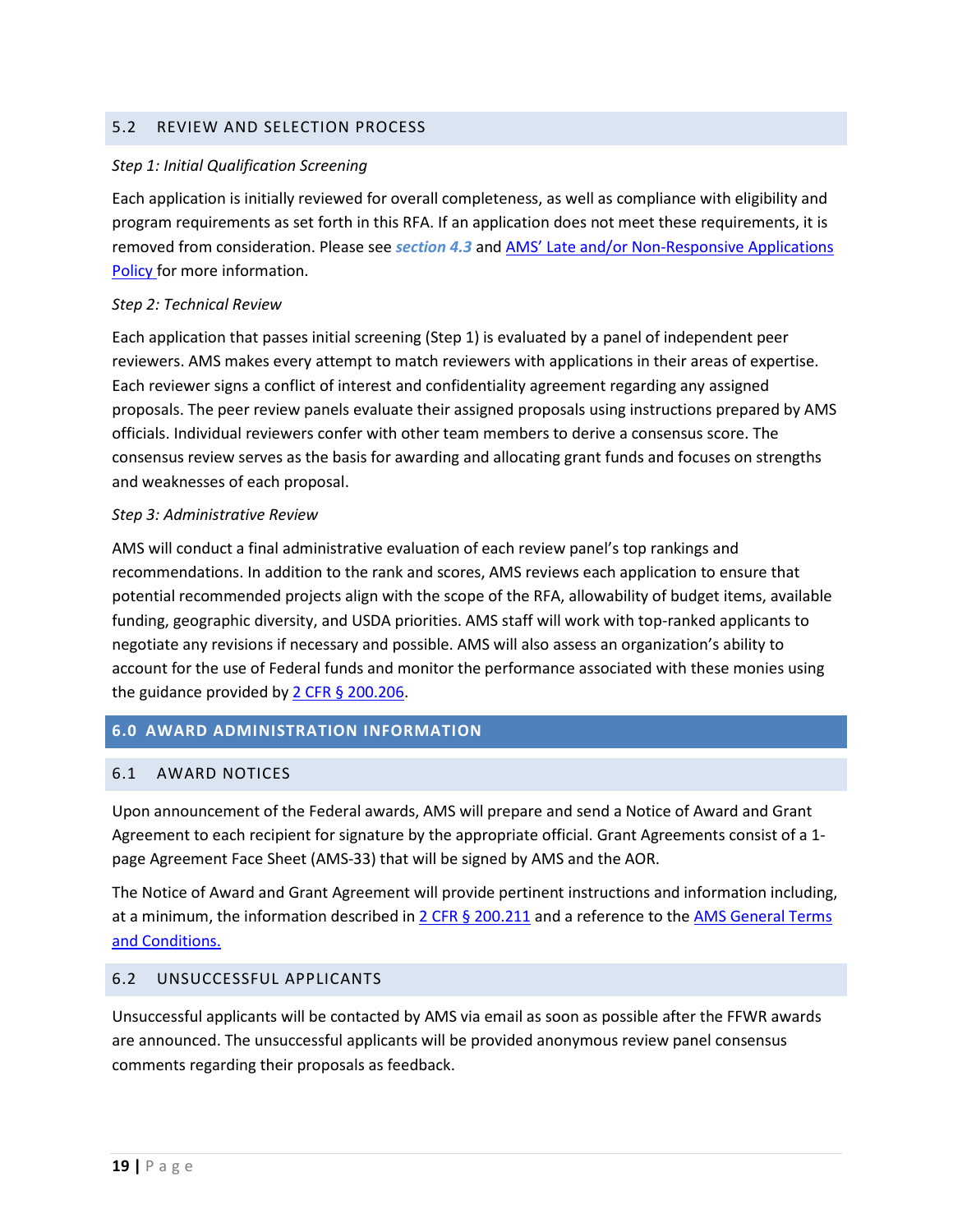#### <span id="page-19-0"></span>6.3 ADMINISTRATIVE AND NATIONAL POLICY REQUIREMENTS

As part of the Notice of Award and Grant Agreement, all AMS recipients must abide by the **AMS** General [Terms and Conditions,](https://www.ams.usda.gov/sites/default/files/media/FY2021_GD_TermsandConditions.pdf) which reference applicable *Administrative and National Policy Requirements*.

#### 6.3.1 SINGLE AUDIT

Non-Federal entities (States, local governments, tribes, and non-profit organizations) with \$750,000 or more in federal expenditures are required by the Single Audit Act Amendments of 1996 (Single Audit) and [2 CFR 200 Subpart F](https://www.ecfr.gov/current/title-2/subtitle-A/chapter-II/part-200/subpart-F) to have an annual audit of their Federal awards (e.g., grant and loan programs). AMS expects that recipients of grants through this program will exceed this threshold and will be required to have an annual audit of their Federal award(s).

#### <span id="page-19-1"></span>6.4 REPORTING REQUIREMENTS

Reporting and award closeout requirements are included in the [AMS General Terms and Conditions.](https://www.ams.usda.gov/sites/default/files/media/FY2021_GD_TermsandConditions.pdf) If there are any program or award-specific award terms, those will be identified in the award.

#### <span id="page-19-2"></span>**7.0 AGENCY CONTACTS**

#### <span id="page-19-3"></span>7.1 PROGRAMMATIC QUESTIONS

After closely reviewing this RFA in its entirety, applicants and other interested parties are encouraged to contact the FFWR staff by e-mail with questions about the grant program at [FFWRGrants@usda.gov.](mailto:XXX@usda.gov)

#### **For additional information, please visit the FFWR Website:**

**[https://www.ams.usda.gov/services/grants/ffwr.](https://www.ams.usda.gov/services/grants/ffwr)**

#### <span id="page-19-4"></span>7.2 AVAILABLE RESOURCES

AMS provides resources and information on the FFWR website

[\(https://www.ams.usda.gov/services/grants/ffwr\)](https://www.ams.usda.gov/services/grants/ffwr) that may be helpful to applicants, including Frequently Asked Questions (FAQ's), and required application forms. AMS staff is available to provide timely technical assistance.

#### <span id="page-19-5"></span>7.3 ADDRESS

# **Farm and Food Workers Relief Grant Program** USDA, Agricultural Marketing Service 1400 Independence Avenue, SW Room 2055 South Building Stop 0201 Washington, DC 20250-0264 <https://www.ams.usda.gov/services/grants/ffwr>